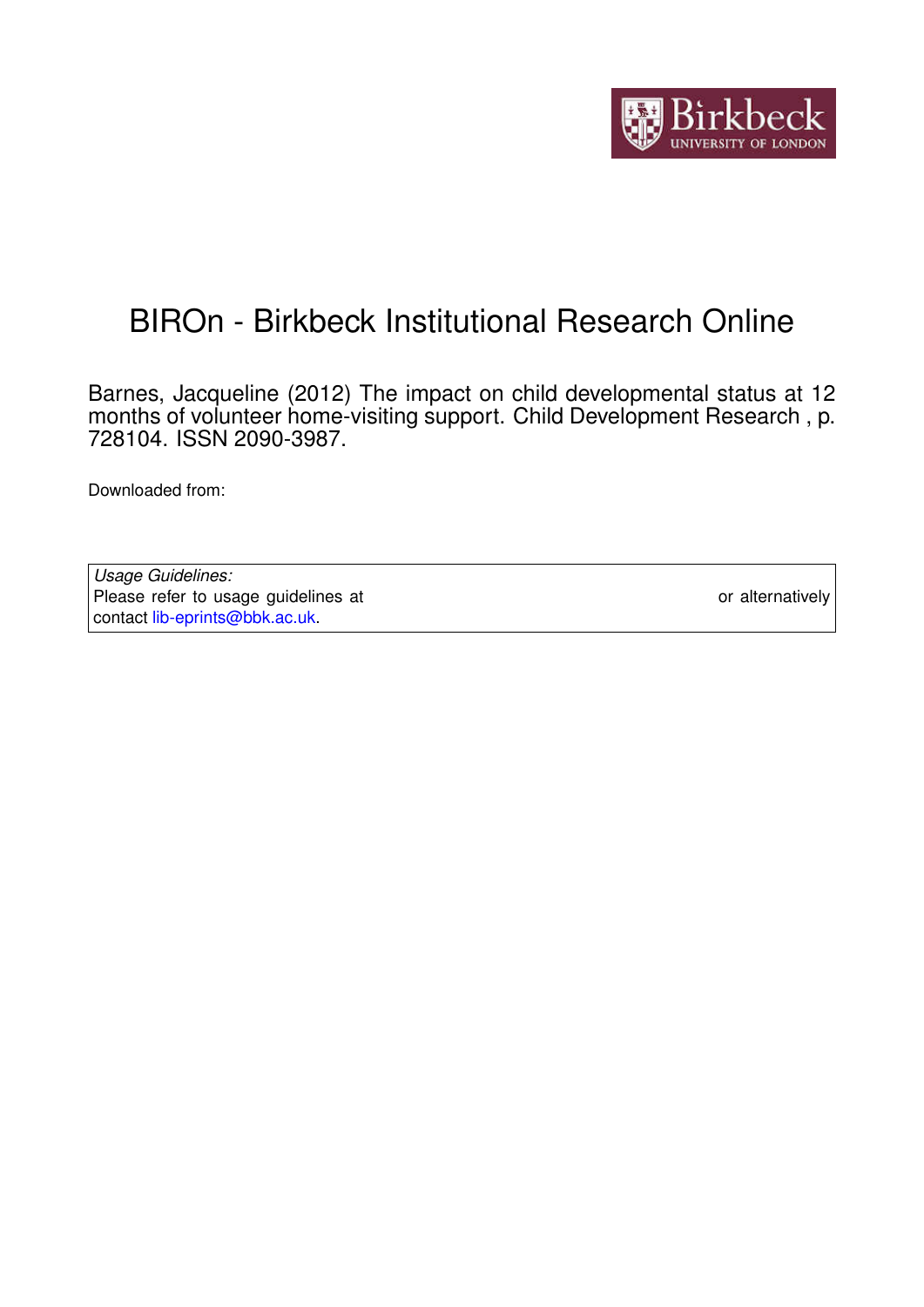The impact on child developmental status at 12 months of volunteer home-visiting support

Professor Jacqueline Barnes

Accepted for Publication, November 2012

Child Development Research

Institute for the Study of Children, Families and Social Issues

Department of Psychological Science

Birkbeck, University of London

Malet Street

London WC1E 7HX

UK

Jacqueline.barnes@bbk.ac.uk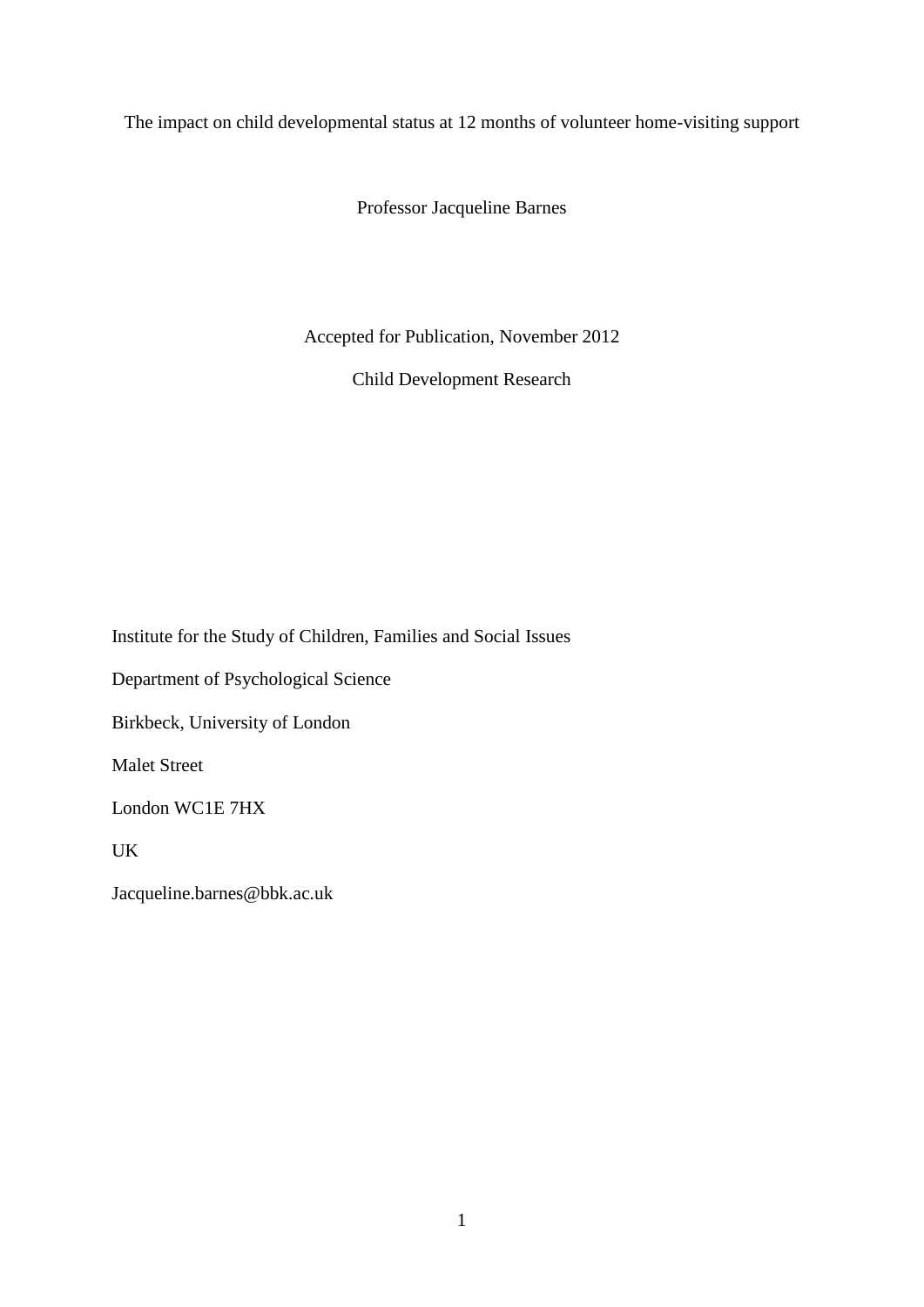The impact on child developmental status at 12 months of volunteer home-visiting support Abstract

Home-visiting support during pregnancy or soon after the birth of an infant can be advantageous for maternal well being and infant development. The best results have been identified when home-visitors are professionals, especially nurses, and if a theoretically driven curriculum is followed with fidelity. Some suggest that disadvantaged families, who may avoid professional services, respond well to support from community volunteers but there is less evidence about their impact. This study identified potentially vulnerable mothers during pregnancy in randomly allocated neighbourhoods where local volunteer home-visiting schemes agreed to offered proactive volunteer support and control areas where the local home-visiting schemes did not offer this proactive service. Taking demographic, child and family factors into account there were no significant differences in infant cognitive development at 12 months of age between families who had been supported by a volunteer and those who had not. Better cognitive development was predicted by less reported parenting stress when infants were 2 months and a more stimulating and responsive home environment at 12 months. The results suggest that unstructured proactive volunteer support for potentially vulnerable families is not likely to enhance infant development. Limitations of the cluster randomised design are discussed.

Keywords: early intervention, informal support, cognitive development, home-visiting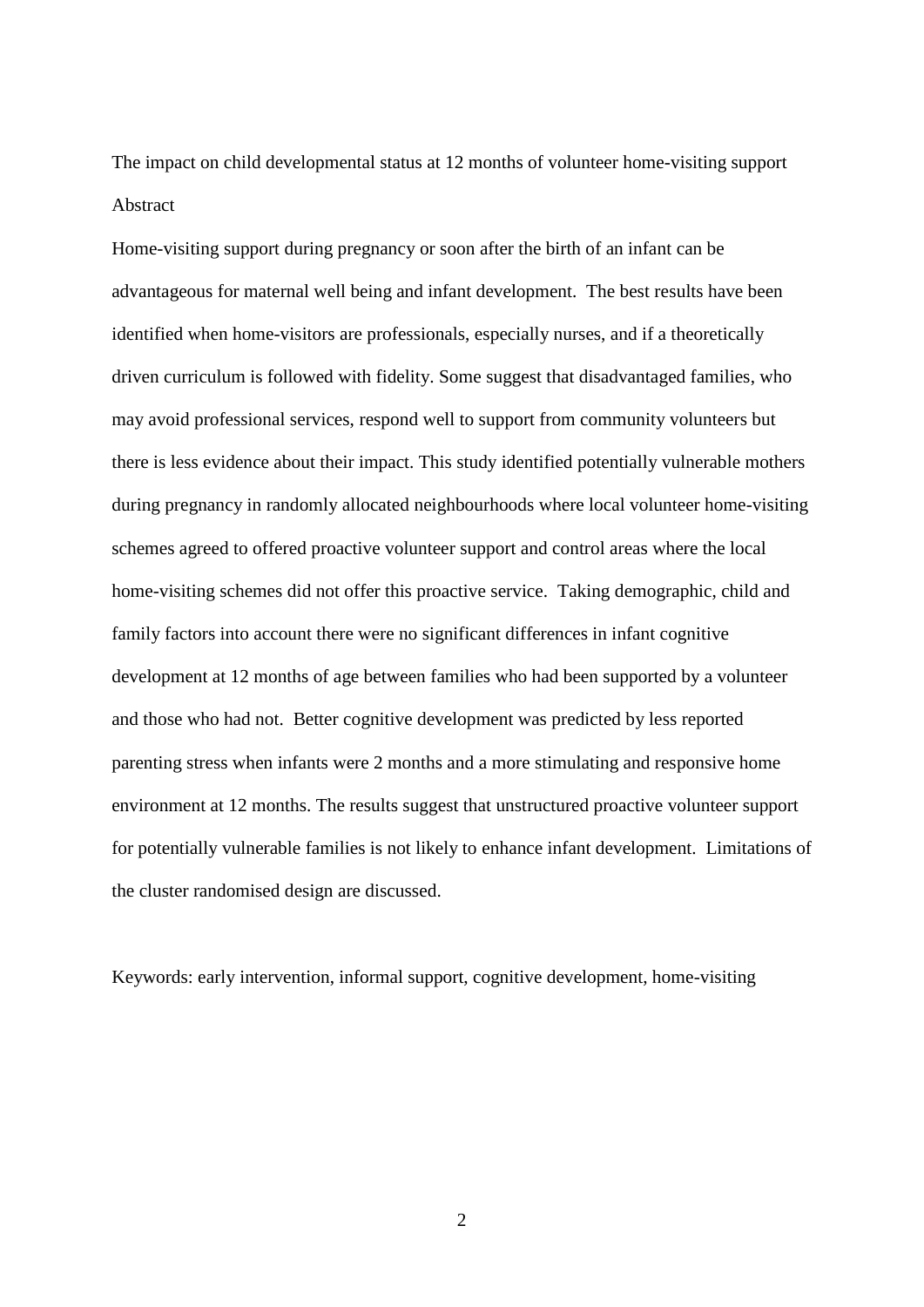Based on evidence from studies of early brain development (e.g. Perry, 1995; Shore, 1997) and interventions in the USA such as Early Head Start (Love et al., 2002) there has been an increasing emphasis in the UK on offering early intervention designed to enhance infant development and increase family well-being, especially to disadvantaged families (Allen, 2011; Barnes & Freude-Lagevardi, 2003). Many experts have highlighted the importance of intervening in early childhood with vulnerable families to ensure that children can develop to their full potential. In infancy brain development is rapid and there is most likelihood that development can be enhanced, which means that the return on investments is also likely to be greatest (Engle et al., 2011; Heckman, 2006; Melhuish, 2004). Interventions with the most impact on child outcomes generally involve centre-based provision of a carefully designed curriculum, such as the Abecedarian program (Ramey & Ramey, 1998) and the Perry Preschool project (Schweinhart and Weikart, 1997). However programmes incorporating home-based services for vulnerable populations have demonstrated their effectiveness particularly when they are offered proactively, either prenatally or at birth (MacLeod & Nelson, 2000). The combination of both home-based visits and centre-based services can be particularly effective, such as the Infant Health and Development Programme in the USA which was offered in the context of a randomised control trial to parents of low birth weight infants (e.g. IHDP, 1990). However such comprehensive experimental programmes are generally too costly to incorporate into existing services. In addition it is not clear which aspects of complex interventions – including support to parents at home, a day care place for the child, parenting groups, or additional child health checks - are most closely associated with improved outcomes. It was suggested some years ago (McGuire & Earls, 1991) that trials could take one element of this kind of comprehensive intervention at a time, compared to existing services, to determine any beneficial impact.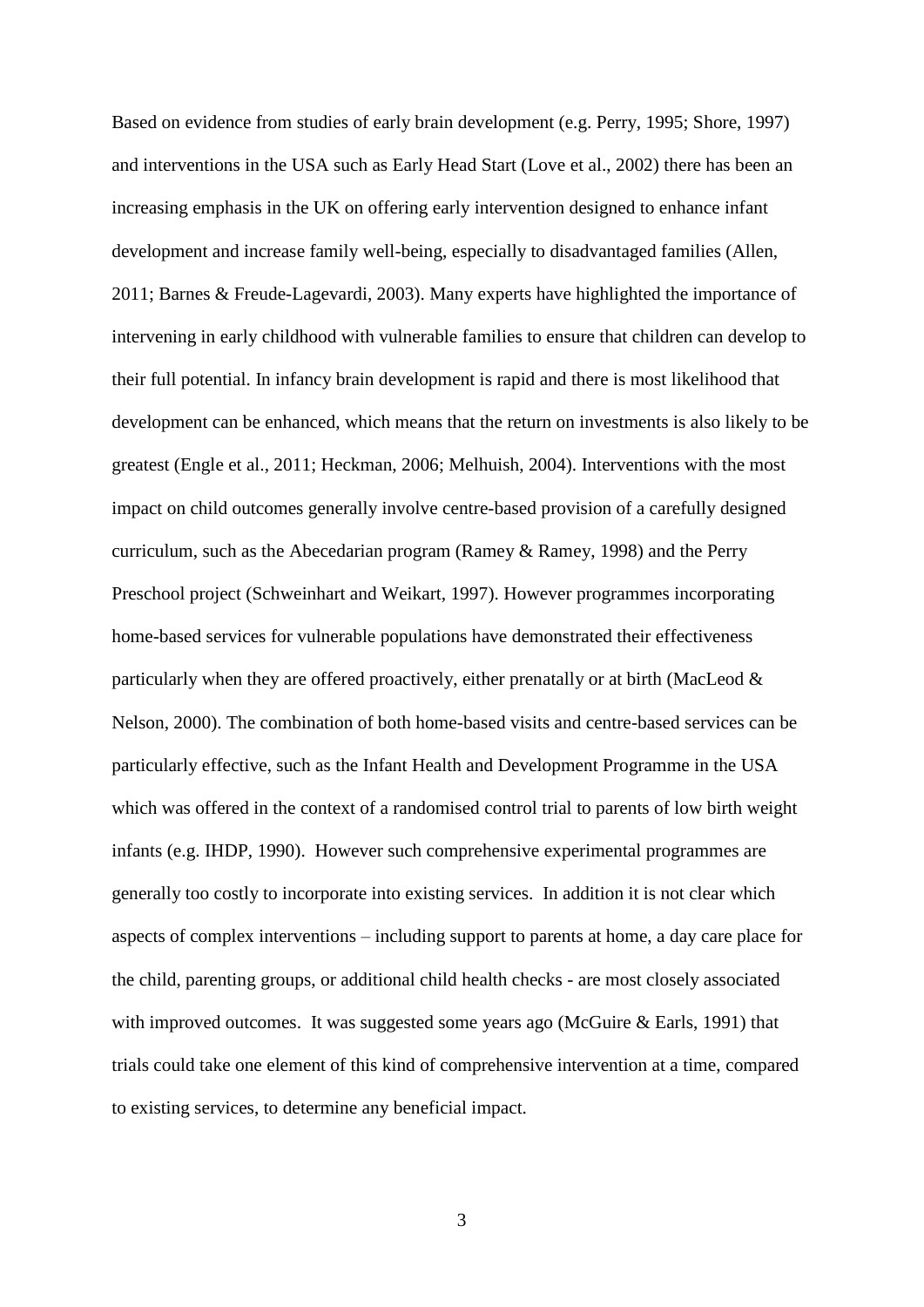There is some evidence that effects of different elements of interventions can be additive. For instance the early Head Start intervention randomly assigned families to receive homevisiting support and child educational services in a group, or only one of these. Children and parents in families receiving both home-visiting and centre-based child care showed most improvement, while centre care alone led to more improvement for children and home visiting had more impact on parenting and the home environment (Love et al., 2002). Timing of support may be important. A review of early interventions concluded that support might be particularly useful when the first contact is made during pregnancy, providing a means of establishing positive relationships between families and service providers in the community (Barnes, 2003).

There has been debate regarding whether professionals should offer support to parents or whether the same impact could be achieved by (less expensive) paraprofessionals and results are contradictory (Kendrick et al., 2000). A systematic review of home-based social support provided by non-professionals for socially disadvantaged mothers who had recently given birth (Hodnett & Roberts, 2000) concluded that there are benefits to capitalising on experienced mothers in the community, both in terms of cost and cultural sensitivity, in comparison with purely hospital-based programmes led by teams of health care professionals. In a review of parenting support Moran, Ghate and ven der Merwe (2004) categorised support as informal (neighbours, family), semi-formal (community organisations, the voluntary sector) and formal (professional services). Both Moran et al. (2004) and a more recent review (Olds et al., 2007) concluded that formal interventions with a strong theory base and a clearly articulated model may be the most effective, with the most potential to influence child outcomes. Nevertheless, a UK parent survey found that informal support was preferred to that from 'expert' formal sources (Edwards & Gillies, 2004). In particular 'hard to reach' and vulnerable families may respond better initially to support from other parents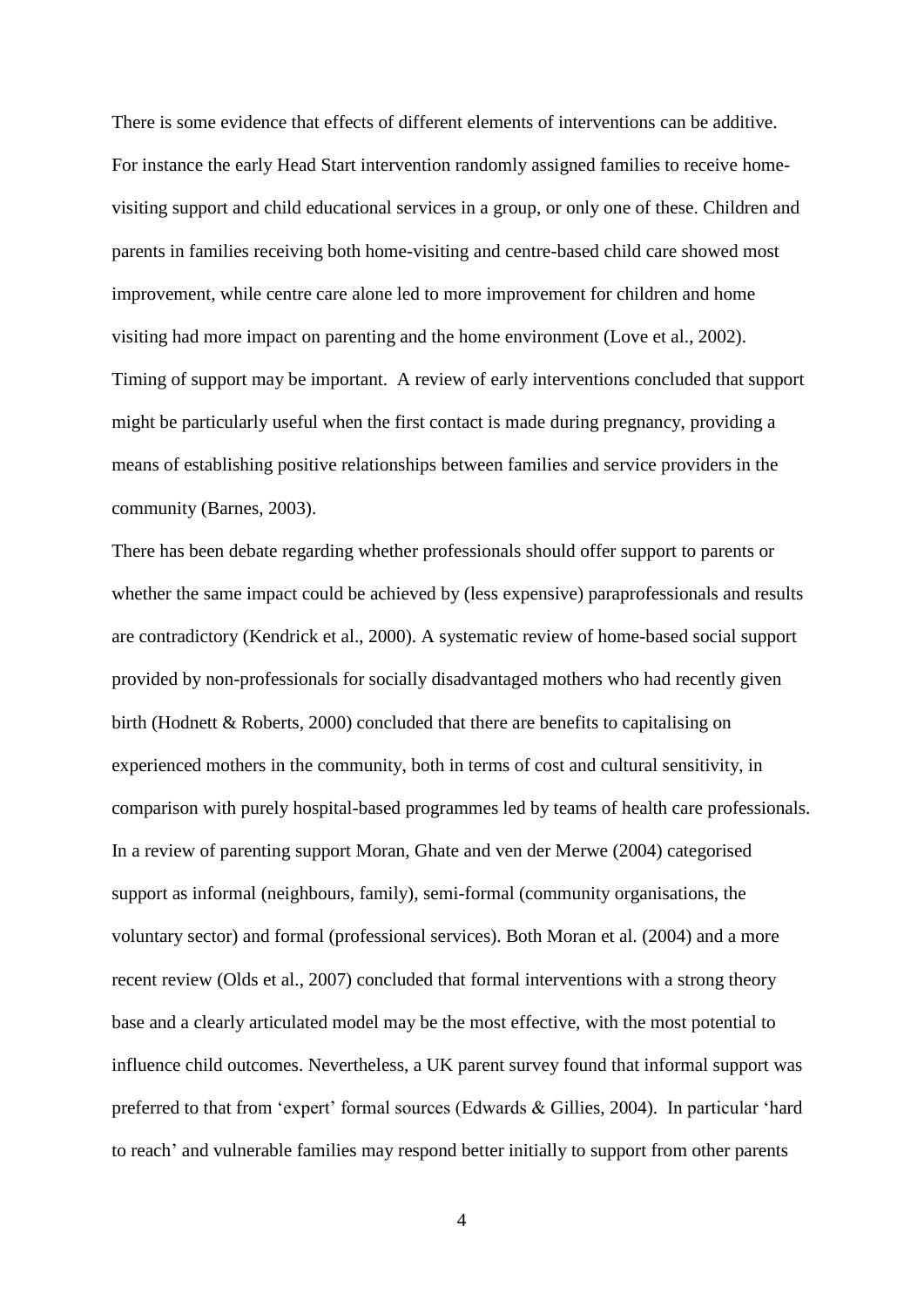rather than from professionals, providing the potential for community parent support to be a 'gateway' to more intensive services if necessary (Barnes & Freude-Lagevardi, 2003). The question of whether or not visits are structured, following a clear curriculum, is also relevant. There is a range of evidence that professional home visiting using structured materials can significantly improve parenting and child outcomes. The most rigorously evaluated home visiting intervention, the Nurse Family Partnership programme (Olds, 2006), has a wide range of materials and involves regular visits from pregnancy until infants are 24 months. It has proved particularly beneficial in the USA for young and /or single women of low SES (Olds et al., 1986; Olds et al., 2002). In the UK structured social support from a community midwife was provided during pregnancy, targeting mothers at risk for low birth weight (Oakley et al., 1990). The intervention had a beneficial impact on maternal and child health outcomes. A combination of visits from community volunteer, a nurse and a social worker has also been the subject of a randomised trial, with the professionals giving advice and the volunteers providing support (Marcenko & Spence, 1994). Mothers reported fewer psychological symptoms and made greater use of services. The Bristol Child Development Programme (Barker & Anderson, 1984) offered support and encouragement through health visitors visiting monthly postnatally for one year, exploring issues such as diet, health and maternal self-esteem, and it has been incorporated into health visitor practice in some areas, but no evidence from trials is available. Thus there is substantial potential to improve child and family outcomes from home-visiting using approaches that specify the frequency and number of visits and provide a range of materials.

It has been found that 'community mothers' who are not health professionals can be effective in delivering a structured programme originally intended for use by professionals. A randomised trial in Dublin assessed the impact of the Bristol Child Development Programme for families with new-born infants living in disadvantaged neighbourhoods when delivered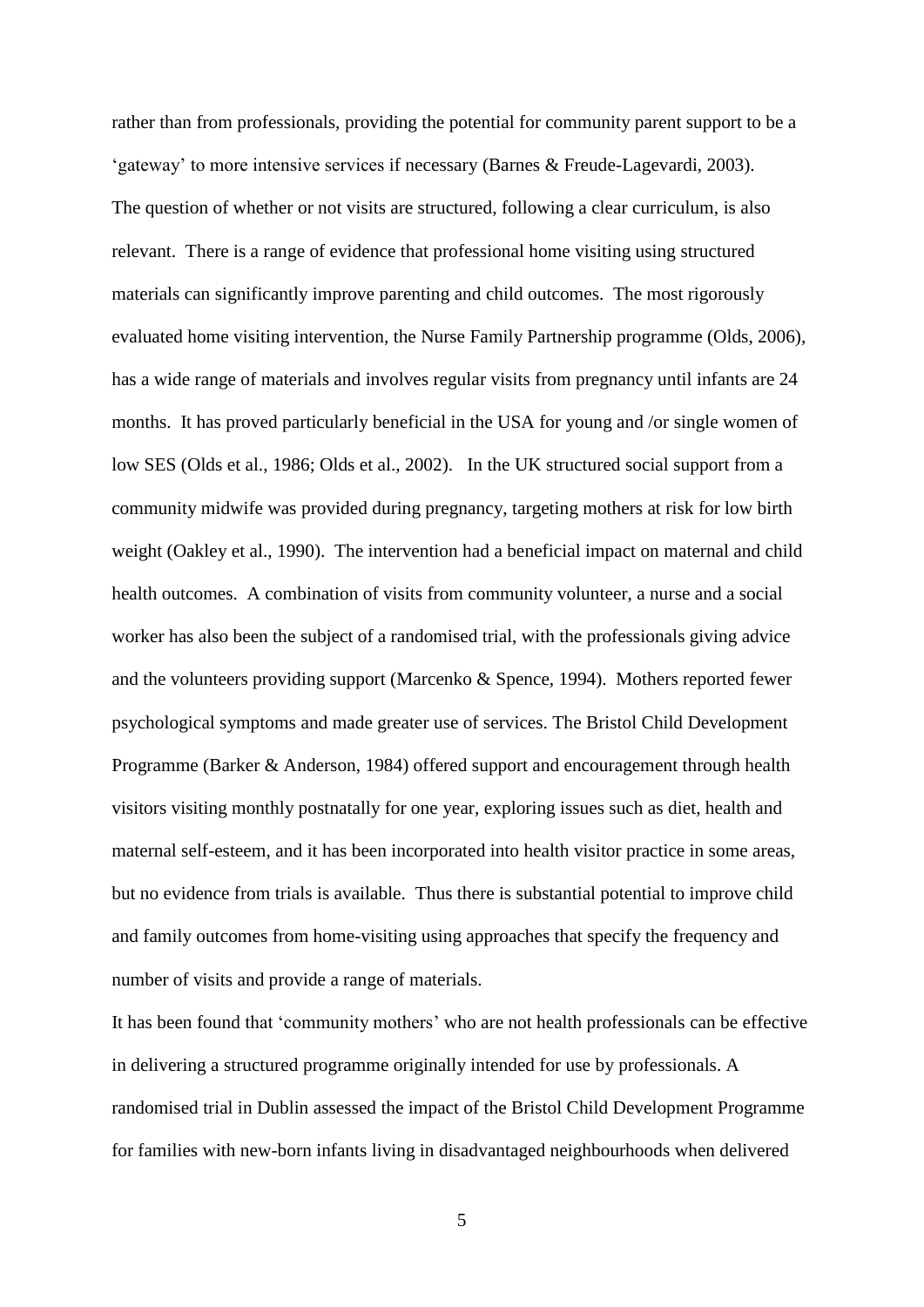by community mothers, finding significant benefits for mothers and children (Johnson, Howell & Molloy, 1993). Intervention children received more immunisations, parents read and played in a more stimulating manner and reported being less tired and miserable. Nevertheless, structured support generally requires more training and supervision and while it may appeal to some families it has been suggested that many mothers may respond better to support that is more flexible and acknowledges their own expertise (Bromwich, 1990; Lojkasek, Cohen & Muir, 1994) which may be easier for a lay visitor.

Home-Start support is offered widely in the UK and provides visits by local volunteer parents who receive some preparation about how to be supportive but generally decide on the content of visits and their frequency with the family (Home-Start, 2012). Several uncontrolled studies of Home-Start suggest that it is valued by families, who believe that it has beneficial impacts (Frost et al., 1996; Shinman, 1994; van der Eyken, 1982). However one quasiexperimental study did not find a significant difference between those receiving Home-Start support and those receiving standard local services in either the outcomes examined or the extent to which services other than Home-Start were used (McAuley et al., 2004). A second, cluster randomised trial studying families with new infants found only one impact of Home-Start support on parenting; reports of parental stress were lower when infants were 12 months old compared to two months, a greater decrease than was found for control families (Barnes et al., 2006a). However no impact of the support was found over the same time period on the alleviation of maternal depression or of new cases developing (Barnes et al., 2009). While volunteer home visiting may seem to be an attractive policy for supporting families, given its relatively low cost, it has been emphasised that commissioners of services should focus on programmes that are committed to continuous quality improvement as well as rigorous evaluations of efficacy (Astuto & Allen, 2009). Volunteer home visiting may be low in cost but the majority of the evidence for its positive impact is anecdotal rather than from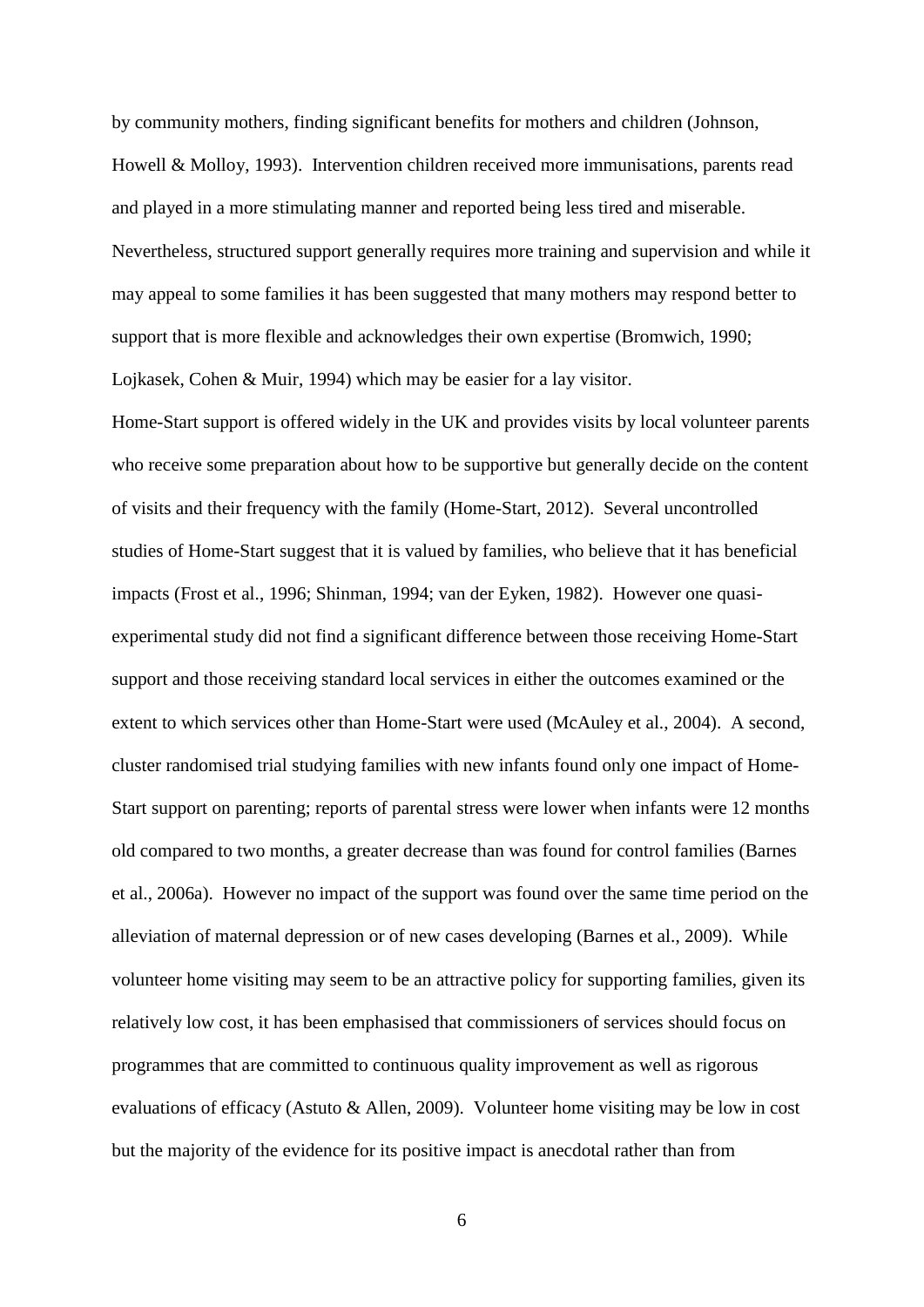controlled studies. This study was designed to determine if volunteer support offered prior to or soon after an infant's birth could have a positive impact on child development when infants were 12 months of age.

# **METHOD**

Ethical approval was obtained from the NHS Multi-Centre Research Ethics Committee (MREC) and all relevant local Research Ethics Committees*.* 

# **Procedure**

# *Home-Start Schemes*

The Home-Start national organisation agreed to participate in the study only if randomisation was at the scheme level and only if research home-visits were initiated after the home-visiting had been established and the families had been given time to settle into a routine following the birth of their new babies. Of 237 Home-Start schemes in England at the time 161 (68%) were eligible and approached and 41 (24%) agreed to be randomised. Ineligibility was because: their catchment area was also a Sure Start Local Programme<sup>1</sup> area (n=15); Home-Start judged that they were not ready for involvement in research (n=20); or they were already offering pro-active support for new mothers in their area  $(n=7)$ . A further 34 were excluded for logistic reasons (too distant). The initial randomization for schemes was 1:1 but insufficient schemes volunteered to meet the target of 50 so randomization was changed to 2:1 part-way through. The final distribution was 24 intervention and 17 control schemes. Each intervention scheme received a payment of £500 to cover the costs of preparing new volunteers.

## *Families*

<sup>1</sup> Sure Start Local Programmes was a national area-based government intervention designed to strengthen and add to services for families with children from 0 to 3. One of the six core services offered in all areas was home-visiting to all mothers with a new baby, though the amount of home visiting and the nature of the visitor varied though the country.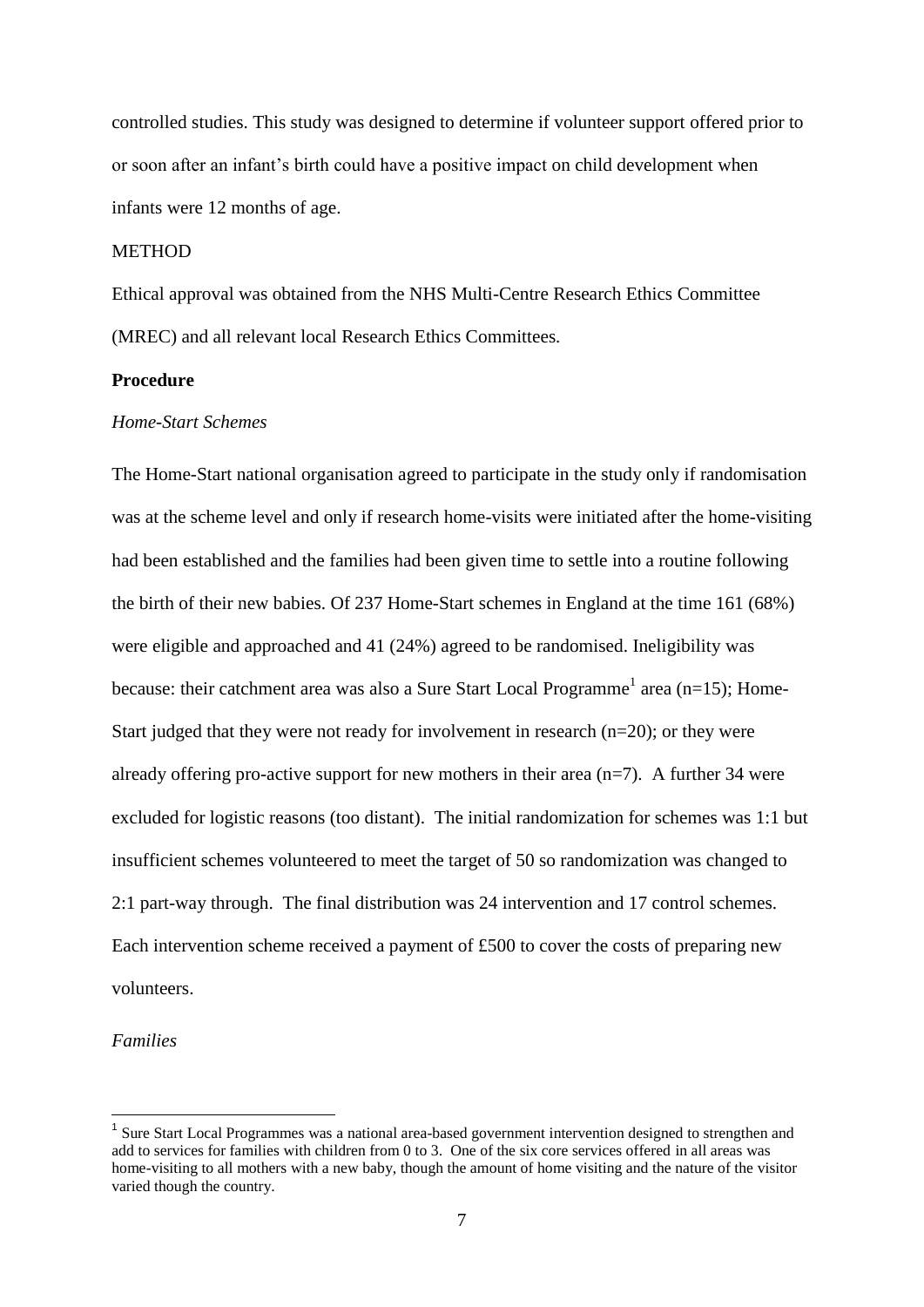Recruitment took place in waiting areas during routine antenatal clinics. Mothers were told that the study was designed to find out if offering home-visiting volunteer support to families made a difference. All completed a brief screening measure to determine eligibility and gave initial consent so that they could be contacted once their infant was born. They were told that further contact from the researchers, when their infants were 2 months and 12 months of age, would depend on background characteristics collected at recruitment. In areas randomised to provide the intervention women were also told that they might be contacted by Home-Start before their baby was born to offer volunteer support; those in the control areas were told that the support was not available in their area.

Eligibility criteria for inclusion were: living in the geographical areas covered by the Home-Start scheme; mother at least 18 years; able to understand spoken English; infant birth weight  $\geq$ 2500 grams;  $\leq$  5 days in Special Care Baby Unit; and a score of 9 or more on a modified version of the Social Disadvantage screening Index (SDI) (Osborn, Butler & Morris, 1984) with a range from 0 to 21. The SDI includes: highest occupation of either partner; highest educational qualification of either partner; tenure of accommodation; overcrowding; accommodation shared or not; availability of a vehicle; and type of neighbourhood, based on the Jarman Underprivileged Area Score (Jarman, 1984).

# **Participants**

In pregnancy 1,007 mothers-to-be agreed to be involved, 541 in intervention neighbourhoods and 466 in control neighbourhoods. Just over half the families in intervention and control areas were eligible (intervention areas 274/541, 51%; control areas 253/466, 54%). The mean SDI of eligible families in the intervention areas was higher than that of the families in control areas (mean SDI: intervention 11.3, s.d. 1.9; control 10.9, s.d. 1.8;  $t = 2.22$ ,  $p < .05$ ). Names and contact details of eligible families in the intervention areas were passed to their local Home-Start scheme. Of the 274 eligible intervention families, 96 received Home-Start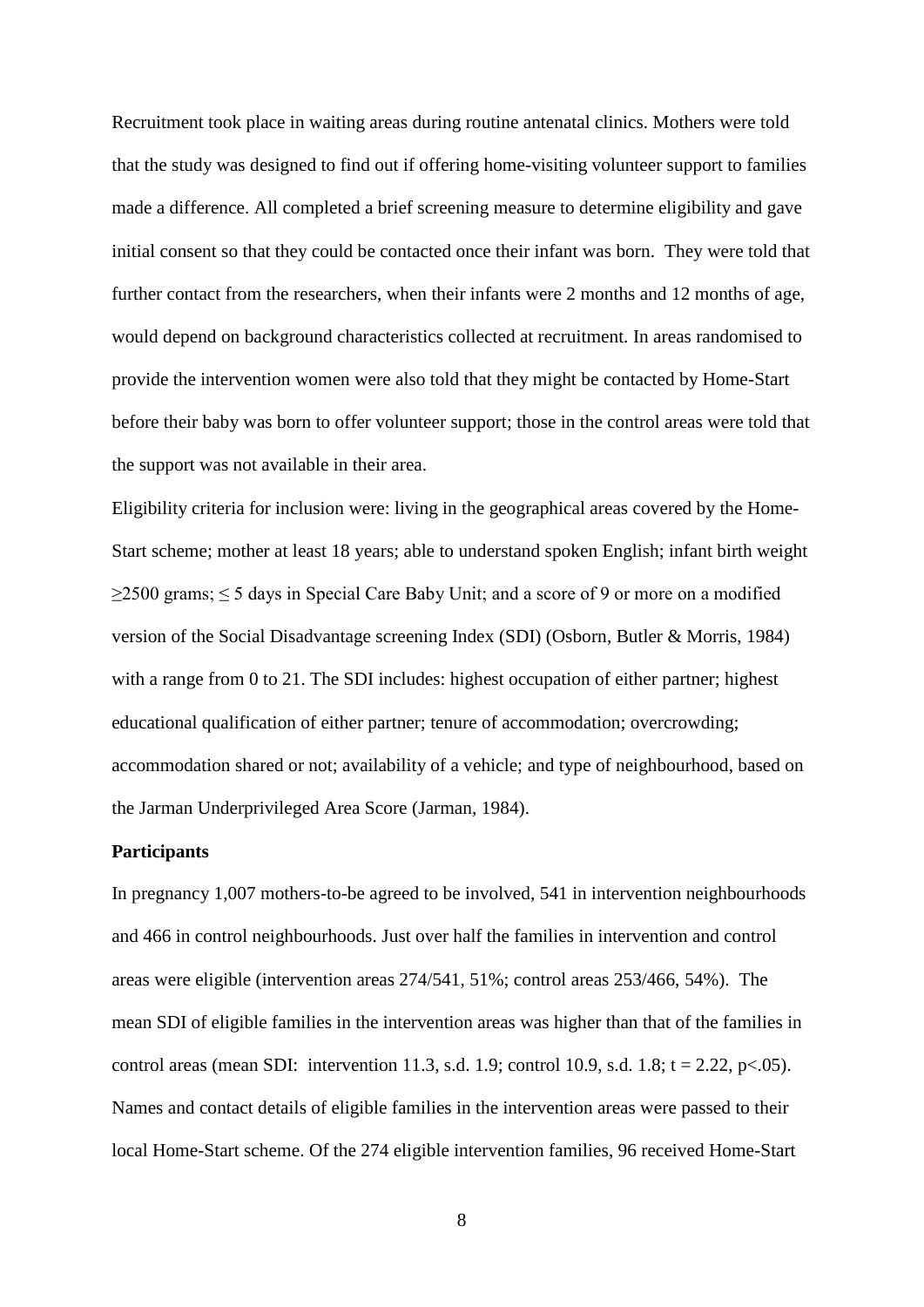support, defined as more than one visit while 178 did not. Of the 178 unsupported intervention families, three quarters declined the offer either following telephone contact by Home-Start (73, 41%) or after the initial visit by the Home-Start scheme coordinator (60, 34%) (Barnes et al., 2006b). Some (29, 16%) were never contacted by Home-Start and a small number accepted the offer and were either put on a waiting list but never given a volunteer (10, 6%) or received only one support visit (6, 3%). Those not receiving the support had a significantly higher mean SDI score than the supported families (not supported N=178, 11.5; received support N=96, 11.0,  $t = 2.73$ ,  $p < .05$ ; see Figure 1). All but one of the supported families (N=95) received a research visit when their infant was 2 months old, 93 received a visit when their infant was 12 months old and 92 received both.

The extent to which families in the Home-Start areas were not receiving the service only became evident part-way through the study and contact was then made with unsupported intervention families to gain their agreement for research visits. It was possible to contact 130 and 97 (75%) agreed. For some their infants were older than 2 months but the 2 month home visits were completed for 73 and 90 had a visit when their infants were 12 months of age, with completed visits at both time points for 66 (see Figure 1).

Just over three quarters (196/253, 77%) of eligible families recruited in the control areas agreed to research visit when re-contacted after their child's birth. Those who did not agree (N=57) had a significantly higher mean SDI than those families taking part in the research (declined 11.8, took part 10.7,  $t = 4.14$ ,  $p < .001$ ; see Figure 1). All but one (195) of the participating families received a research visit when their infant was 2 months old and 179 were visited when their infant was 12 months old, 178 receiving both research visits.

## Insert Figure 1 about here

Detailed information about family demographics, child and family characteristics was collected during two research home-visits completed when infants were 2 and 12 months of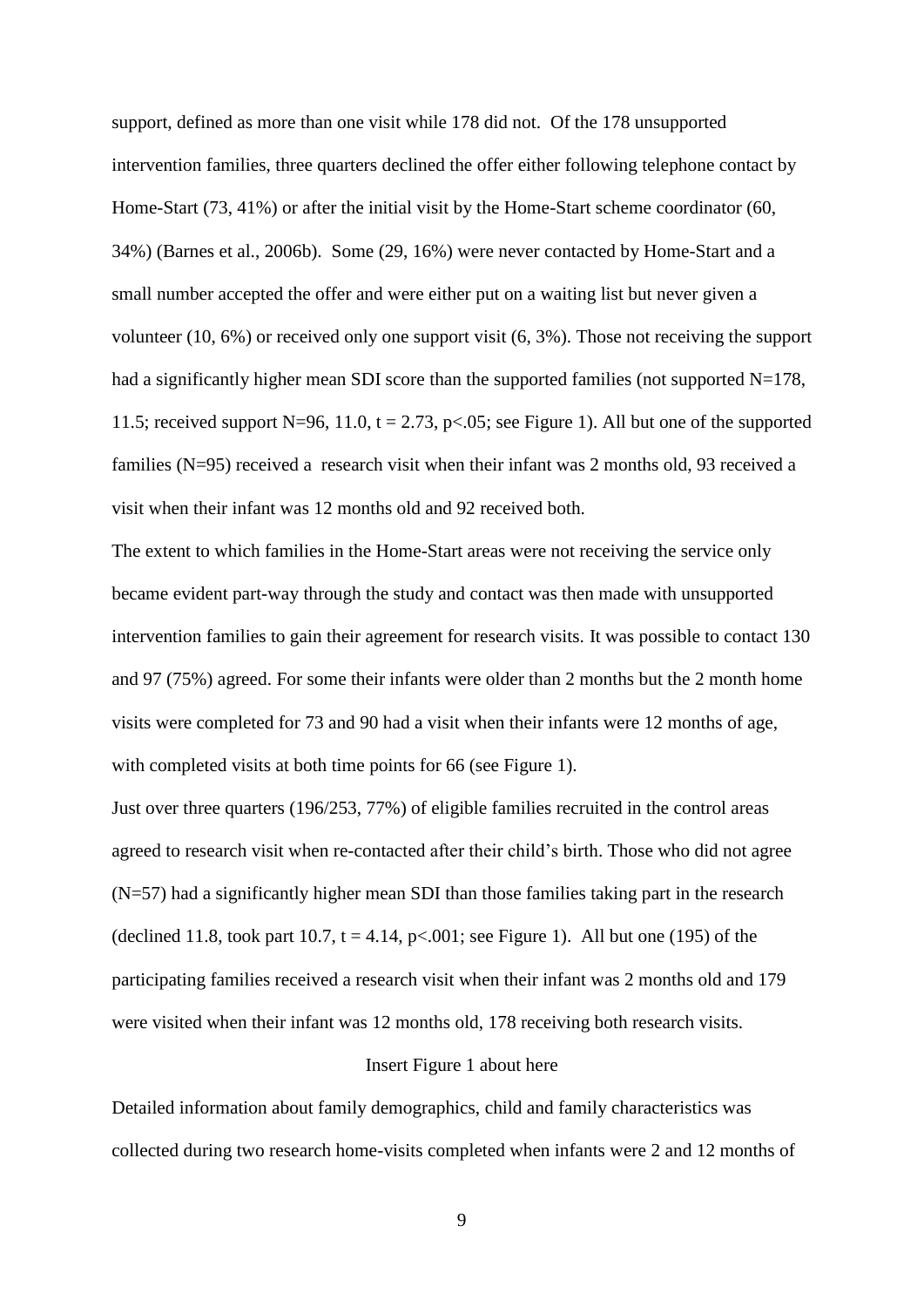age. Thus there is little true 'baseline' information apart from general family vulnerability. A  $£10$  shopping voucher was given at the end of each research home-visit. These were conducted blind to whether the area was one in which families were offered Home-Start support or areas where no support had been offered.

## **The intervention**

Home-Start offers a service intended to complement the role of professionals by improving the support available to families who may not want or be identified as requiring on-going professional help. Emphasising the befriending nature of the support, volunteers are mainly parents themselves aim to remove any stigma attached to receiving help, responding to families with flexibility, openness and encouragement so that parents' capacity to cope is enhanced. There are national guidelines for volunteer preparation and general guidelines about the nature of the support offered to families (Home-Start, 2012). Preparation consists of 10 half-day sessions covering topics such as safety when working in homes, how to be non-judgemental, how to find out what the needs of the family are and how to deal with safeguarding issues. Two additional training sessions were created for the study to cover issues and topics particularly relevant for families with a new baby (see Barnes 2006a for more details).

After an initial visit from the local Home-Start scheme coordinator to decide if the family wanted support and to discuss their needs, a volunteer was identified matched as closely as possible to the family. Subsequently volunteers and families jointly decided on needs, on the frequency of visits and how long the support should continue. They may engage in a number of different activities, providing company, assistance with childcare or other household tasks, going out on joint trips to local facilities, or giving parenting advice (see MacPherson, Barnes, Nichols & Dixon, 2010 for details).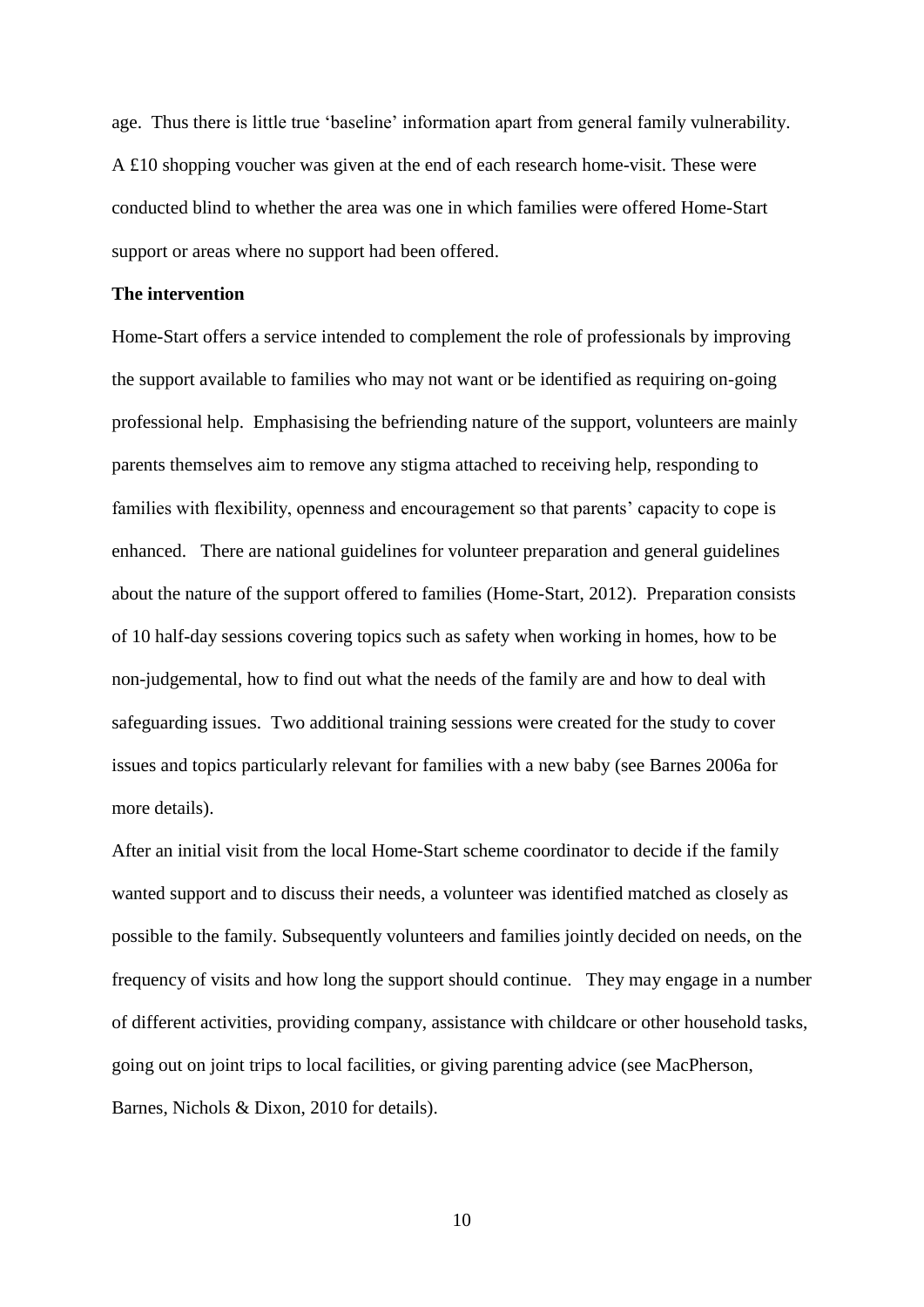Families in the control group and those in intervention areas offered but not receiving Home-Start received existing services provided by the UK National Health Service (NHS) free of charge to all mothers and infants i.e., home visits from a midwife are routine during pregnancy and for two weeks after the birth, home visits are routine from a health visitor after the child's birth; there is on-going availability of their General Practitioner (GP) and, when referred by the GP, from any of the specialist mental health services (Shribman & Billingham, 2009).

## **Measures**

# *Maternal depression*

Maternal depression symptoms in the previous seven days were assessed with the Edinburgh Postnatal Depression Scale (EPDS), (Cox, Holden & Sagovsky, 1987) when infants were 2 and 12 months old. This 10-item self-report questionnaire was developed for use by primary care health workers to screen and identify postnatal depression. Items are scored 0 to 3, with a cut-off of 13 or more indicating depression. Its internal consistency with this sample was high  $(\alpha=0.87)$ .

# *Family stress*

The Parenting Stress Index Short Form (PSI/SF, 36 items; Abidin, 1995) was administered when infants were 2 and 12 months of age. Responses to 36 statements are on a five-point scale from strongly agree to strongly disagree, with scores ranging from 36 to 180 (Cronbach  $\alpha$ : 2m., .92; 12m., .99). Questions cover three domains, each with 12 items: Parental Distress (e.g. I feel alone and without friends ; Parent-Child Dysfunctional Interaction (e.g. My baby smiles at me much less than I expected; and Difficult Child (e.g. My baby makes more demands on me than most babies.

## *Parenting and the home environment*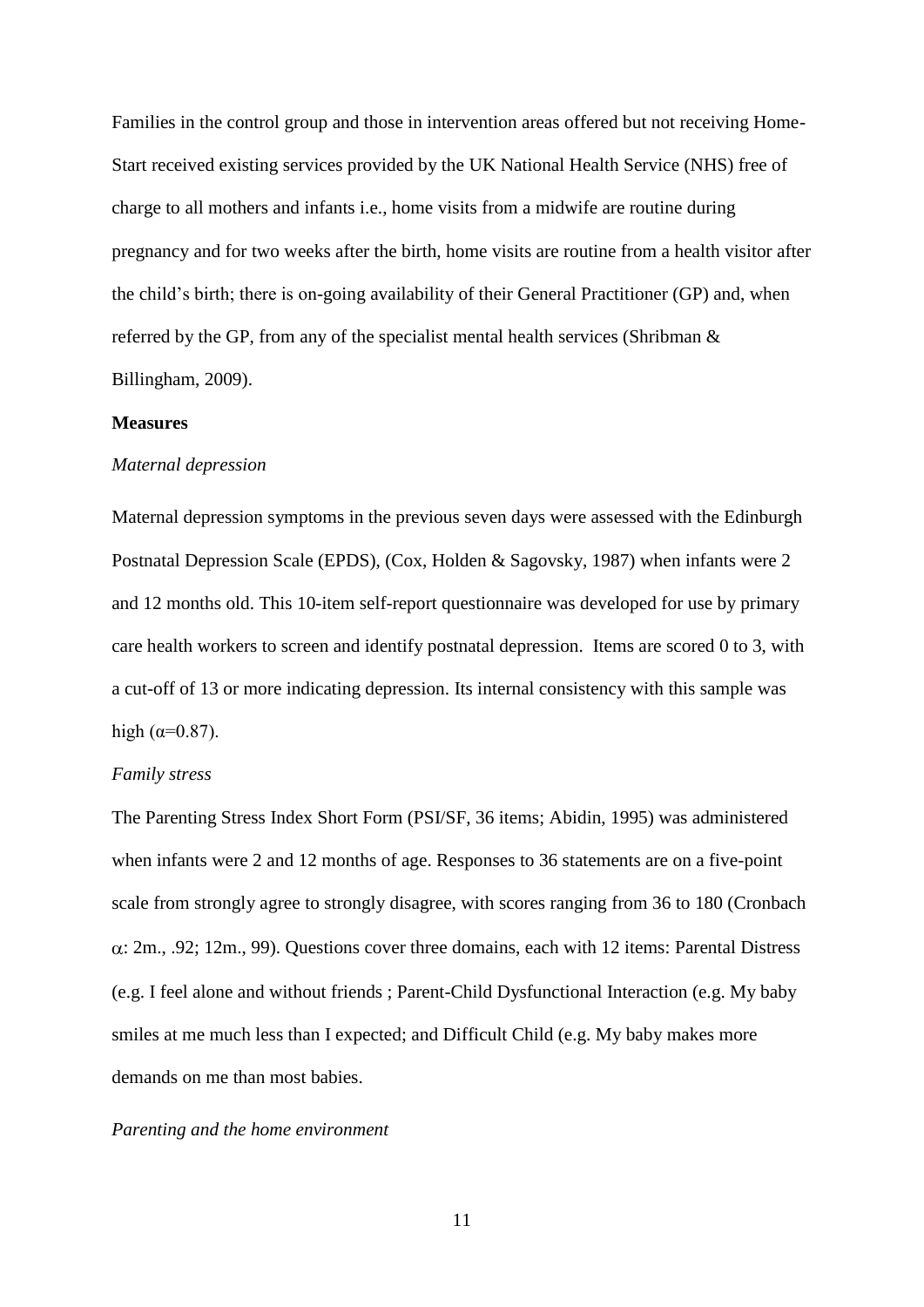The Infant/Toddler version of the Home observation for measurement of the environment (HOME) inventory (Caldwell & Bradley, 2001) was administered when infants were 2 and 12 months old. This standardised assessment is designed to provide an understanding of the child's experience completed through a semi-structured conversation with the primary caregiver in the home with the child present and consists of 45 items (scored either 1 'yes' or 0 'no'). A total score is calculated, with a higher score indicating a more advantageous home environment for child development (Cronbach  $\alpha$ : 2m., .80; 12m., .76). Reliability was established between six raters, with Kappas ranging from 0.76 to 0.94, mean 0.86.

## *Infant temperament*

Infant difficult temperament was measured when infants were 2 and 12 months old using the Infant Characteristics Questionnaire (ICQ; Bates, Freeland & Lounsbury, 1979). The ICQ asks a parent to describe their baby's characteristics using seven point Likert scales, in response to questions about day-to-day behaviour. A mean item score of 1 indicates a favourable temperament whereas a score of 7 indicates difficult temperament.

# *Infant cognitive development*

The Bayley Scales of Infant Development (Bayley, 1993), a widely used standardised assessment of infants' cognitive, language and social/behavioural development, was administered when infants were 12 months of age. It has three scales: the Mental Development Index (MDI); Behaviour; and Motor development but only the MDI was used in this study. Researchers received extensive training in the Bayley administration and strictly adhered to the procedures as detailed in the manual. Inter-rater reliability for the research team's scoring was calculated using Cohen's Kappa, and scores ranged from 0.75 to 0.96 (mean 0.84).

# **Statistical analysis**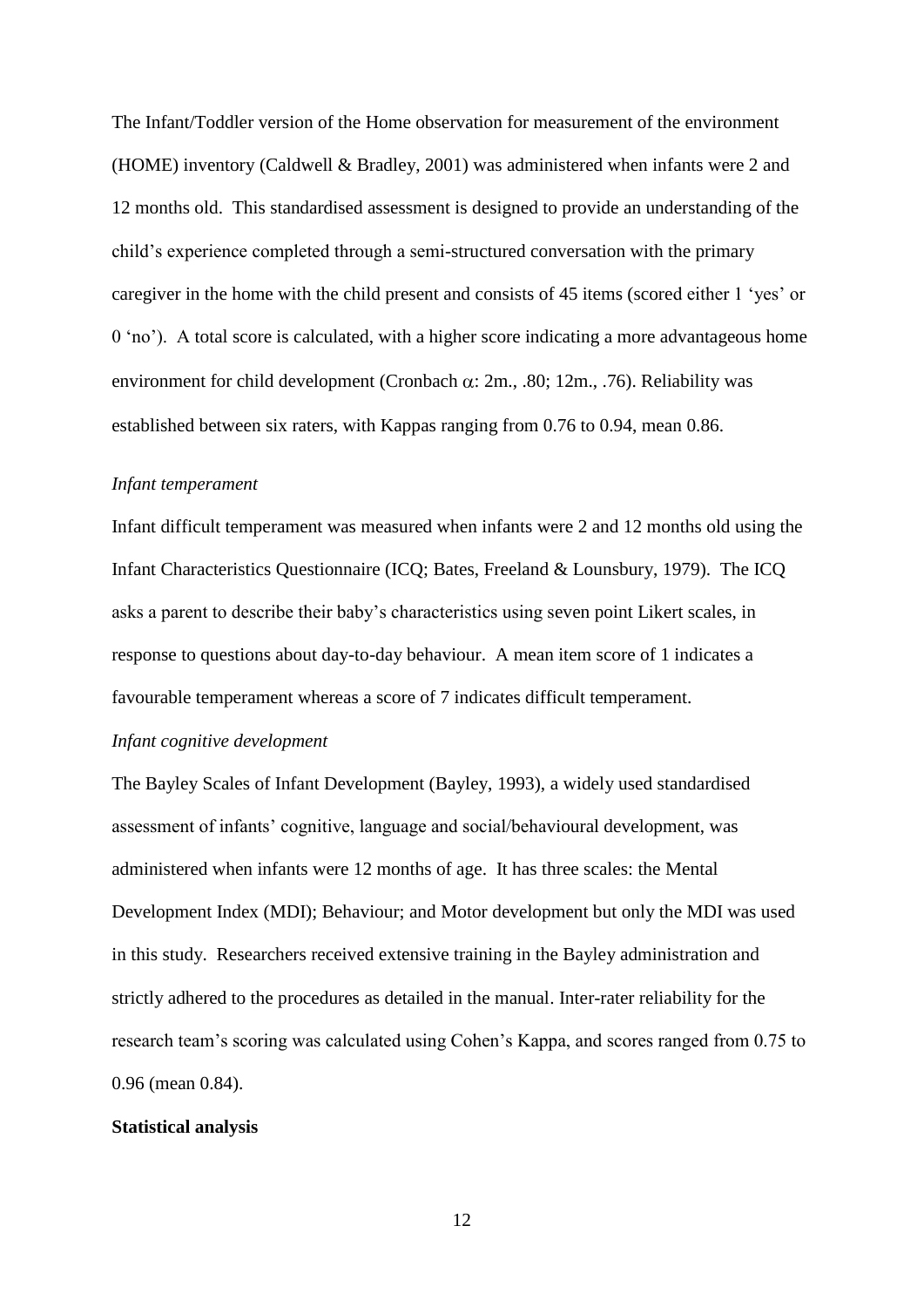Only those families with complete data when infants were both 2 and 12 month of age were included in analyses. Using SPSS version 18 comparisons were made between the Home-Start supported group and both comparison groups (matched control group, unsupported intervention group) of their SDI scores, demographic characteristics and all characteristics assessed at two and 12 months, using Chi Square for categorical variables and t-tests for continuous variables. Pearson correlation coefficients were calculated between child and family characteristics and the Bayley Mental Developmental Index (MDI) to determine which variables should be entered into multiple regressions to identify significant predictors of child developmental status at 12 months of age. After controlling for these characteristics group membership was entered, comparing supported families with matched control families and comparing supported families with others in the same areas who did not receive Home-Start support.

# RESULTS

## **Receipt of support**

Families were referred to Home-Start during pregnancy but there was a substantial range in the average age that the support started, reflecting different local capacity and the availability of suitable volunteers. On average support started just after birth at 0.2 months (s.d. 1.7 months) but this ranged from three months before the infant's birth to 4 months after the birth. More than half of the support (56%) had started by the infant's birth and almost all families (93%) were receiving support when the first research home visit was made, when infants were 2 months old meaning that the family characteristics such as reported stress, the home environment and maternal depression and child characteristics such as difficult temperament may have been influenced by the support. The frequency and duration of support were determined by the volunteer and family jointly and the research team could not influence this. Support did not extend through the whole first year for most families, the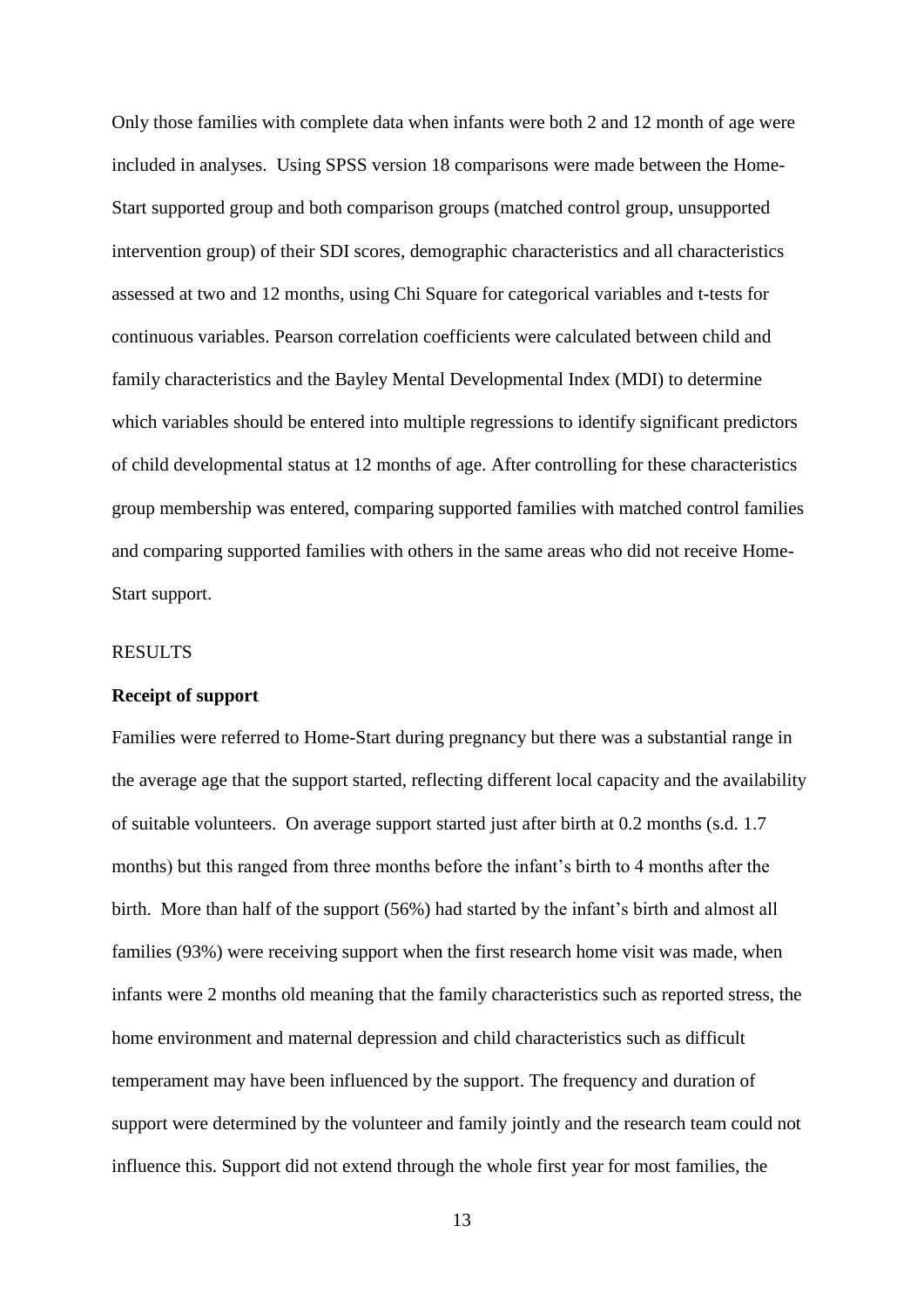average number of visits was 15.1 (s.d. 11.9, range 2 to 50) and average months of support was 5.5 (s.d. 3.6, range 1 to 14).

## **Demographic and family characteristics**

Given the difference in mean SDI scores between the total intervention and control groups, the scores of families taking part in the research visits were compared and there was only one difference. The total control group  $(N=196)$  had a lower mean SDI (10.7, s.d. 1.7) than the group who were offered but did not receive Home-Start support and who agreed to research visits (11.2, s.d. 1.8; N=97; see Figure 1). There was no significant difference in mean SDI scores between the families who received Home-Start (11.0, s.d. 1.8; N=96) and the total control group (10.7, s.d. 1.7;  $N=196$ ) or between the Home-Start supported group and the group declining support (11.2, s.d. 1.8; N=97). Nor were there any significant differences in SDI scores between the three groups included in the final analyses, all of whom has completed both research visits and including only the matched control group (Not supported 11.0, s.d. 1.8; N=66; supported 10.9, s.d. 1.7; N=92; Controls 10.6, s.d. 1.7; N=92; see Figure 1).

The mean SDI of the intervention group families supported by Home-Start and completing both research visits (N=92) did not differ significantly from the mean SDI for the control group with both research visits ( $N=178$ ) or the unsupported intervention group ( $N=66$ ; see Figure 1). However, comparisons of demographic characteristics that contributed to the SDI revealed some differences between the supported group and the total control group (N=178) (see Table 1). On average the supported mothers had more children, more educational qualifications, fewer were in employment and fewer were white. Rather than controlling for these characteristics in a multiple regression it was decided to create a smaller matched control group of 92 to compare with the 92 mothers in the supported group seen when infants were 2 and 12 months. They were matched on: the number of children in the family,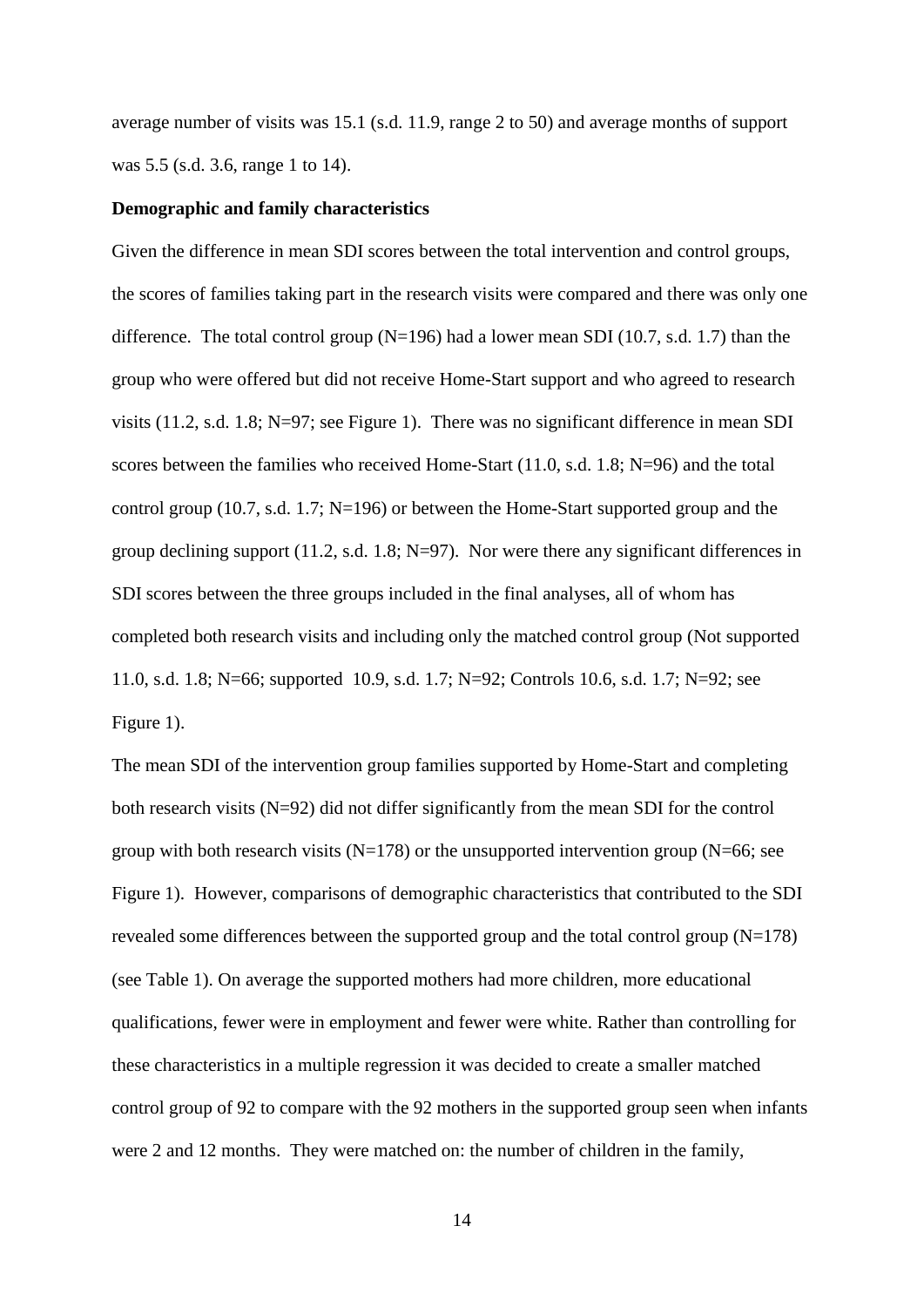maternal occupational status, maternal educational qualifications and maternal ethnic background (white/non-white). This matched group did not differ from the intervention, supported group in their demographic characteristics (see Table 1). The unsupported families in intervention areas ( $N=66$ ) did not differ significantly from the supported families ( $N=92$ , see Table 1).

Comparisons of child and family characteristics indicated that, despite matching, there was one difference between the supported group and the matched controls, with intervention mothers reporting more parenting stress when their infants were 2 months old than the matched controls. Consequently this was controlled for in regression analyses, as were all other indicators with significant correlation coefficients with the Bayley MDI (see Table 2).

Insert Tables 1 and 2 about here

# **Child cognitive development**

In uncontrolled comparisons infants in the matched control group had a significantly higher mean Bayley MDI score than the children in families supported by Home-Start (mean MDI: control group 93.3, s.d. 10.9; supported group 89.0, s.d. 11.2;  $t = 2.59$ , p $\lt 0.01$ ). In uncontrolled comparisons infants in the intervention areas whose families were not supported did not differ significantly from infants whose families received Home-Start supported, though the trend was in a similar direction to the results comparing the supported families with the matched controls, a higher mean Bayley MDI for the unsupported group (not supported 92.2, s.d. 9.3; supported group 89.0, s.d. 11.2;  $t = 1.84$ , p=.07). Multiple regression analyses were conducted first to include the supported and matched controls, and then the supported and non-supported families from the intervention areas, taking into account all 2 and 12 month characteristics significantly associated with the Bayley MDI (see Tables 3 and 4). Home-Start support, compared to being in the matched control group, was not a significant predictor of the Bayley MDI. Children were likely to have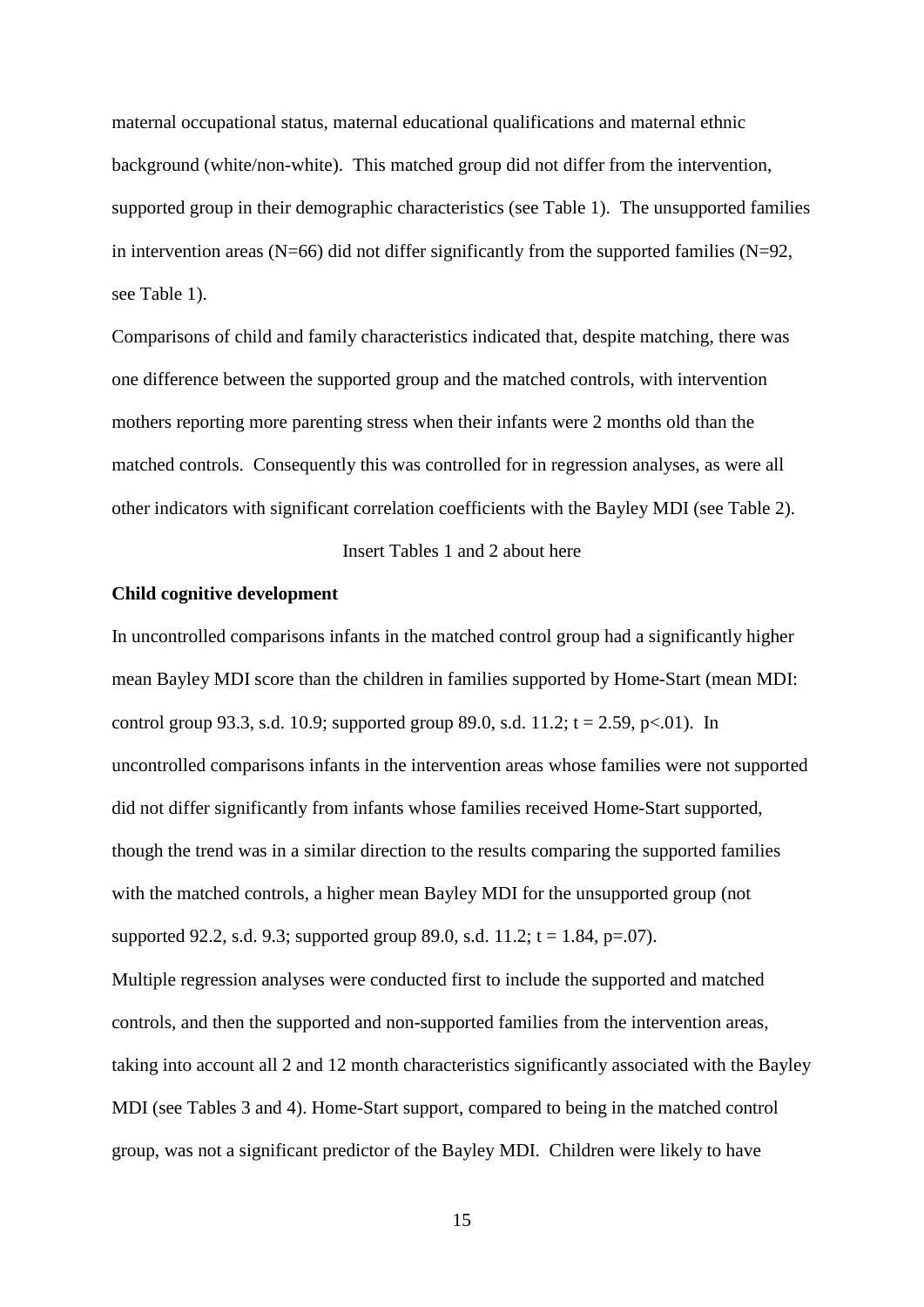higher MDI scores when mothers reported less parenting stress at 2 months and when the home environment was rated as more stimulating and responsive at 12 months (see Table 3). Home Start support, compared to being in the same areas but not receiving the support, was not a significant predictor of the Bayley MDI, with a more stimulating and responsive home environment at 12 months the only significant predictor (see Table 4).

Insert Tables 3 and 4 about here

# **Discussion**

This study reflects a challenge that faces many researchers, to atempt a rigorous study design in a real-world setting. The intervention providers imposed restrictions which weakened the study. Cluster randomisation of areas rather than families led to a control group that was less vulnerable based on the screening instrument. Possibly in the intervention areas more families with some problems thought that taking part in the study would be a good idea whereas in the control areas they would not receive support so this was not a factor influencing involvement. A trial with randomisation of families within each area would have been preferable. However the eventual supported and control groups receiving both research visits did not have significantly different scores on the screening instrument, principally because the most vulnerable of the control group families declined to take part in the research. A second issue was the low rate at which the support was taken up by families whose names had been passed to Home-Start organisers, which was probably a reflection of the fact that this study referred families to them based on risk factors whereas their more usual practice was to receive referrals of families with identifiable problems. Nevertheless, once this issue came to the research team's notice a second 'no treatment' control group could be included which proved useful since they did not differ from the supported group in any way.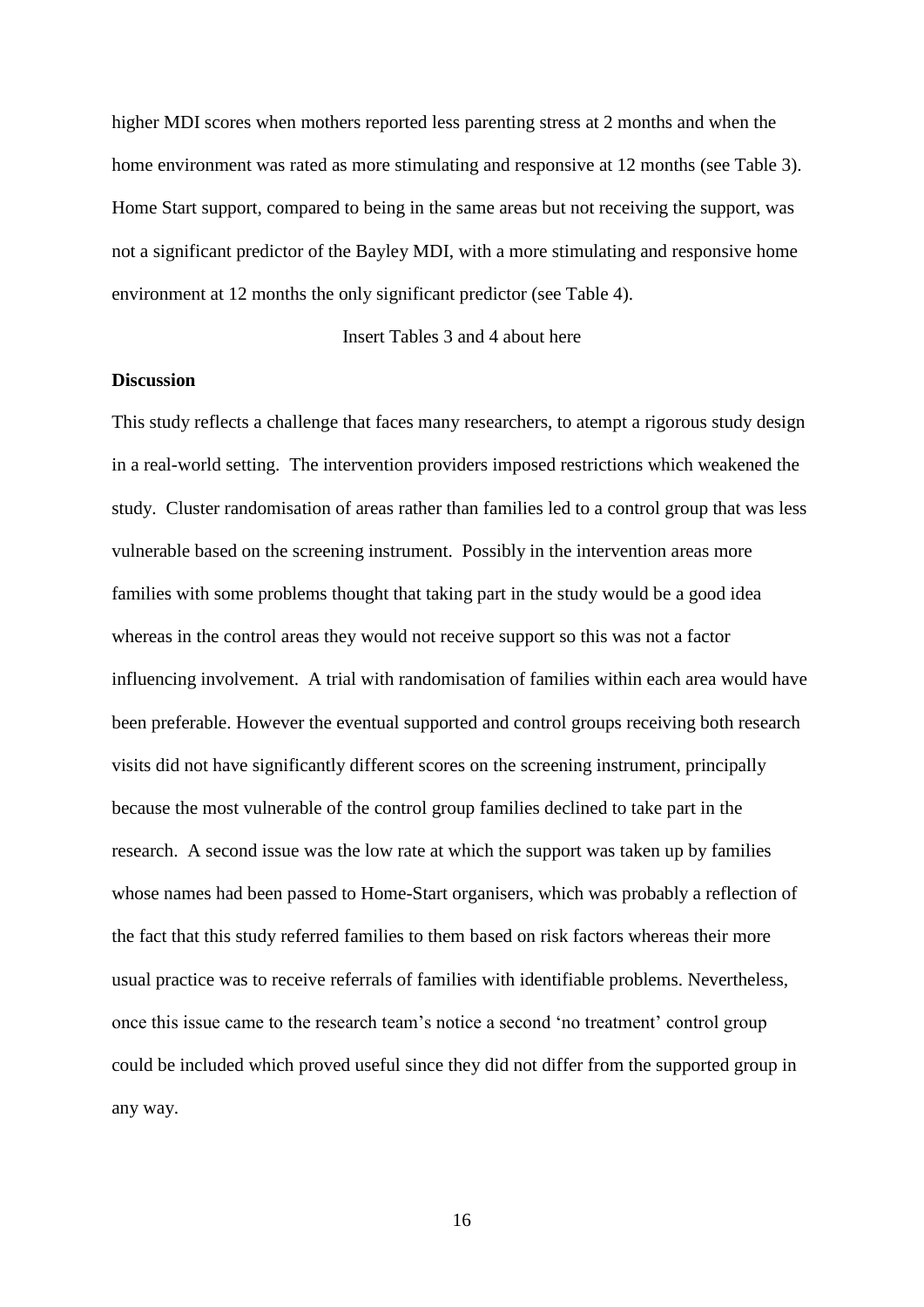A further restriction imposed by the voluntary organisation was that research visits should not start until families had become 'settled' following their new baby's birth, with two months of age being the agreed first research contact. This information could then not be considered a baseline since for almost all the supported families visits had been initiated, some several months earlier and before the birth. Supported families reported experiencing more stress in their parenting at that first visit than the control families. This could mean that the matching failed to take into account sufficient factors and that they did have more stress, despite similar demographic characteristics. There may also be other aspects of the families that the study did not measure. The families who agreed to the support may have been hoping to meet someone who could share their problems and have had greater concern about their ability to cope with their infants. It could also mean that the introduction of a volunteer had led them to talk about and contemplate their difficulties more openly as a first stage of dealing with them so they were more likely to report problems on a questionnaire. This might be the case since the only impact of the support on parenting identified for these families was that the parenting stress reported by mothers in the supported group started higher but was reduced significantly more than the stress reported by the control group (Barnes et al., 2006a). The level of parenting stress reported at two months was a significant predictor of a lower MDI score when infants were 12 months old but receipt of support was not significant. Perceiving parenting as stressful when infants are in their first few weeks may leave mothers less able to be responsive and stimulating and it was this aspect of the home environment when infants were 12 months of age that was a significant predictor of Bayley MDI scores in both regression analyses. This suggests that home-visiting, whether it be from a volunteer or from a professional, may be more effective in promoting child development if parents are given strategies to enable them to be more responsive, focussing on promoting positive parent-child interactions rather than concentrating on stress. A qualitative study exploring the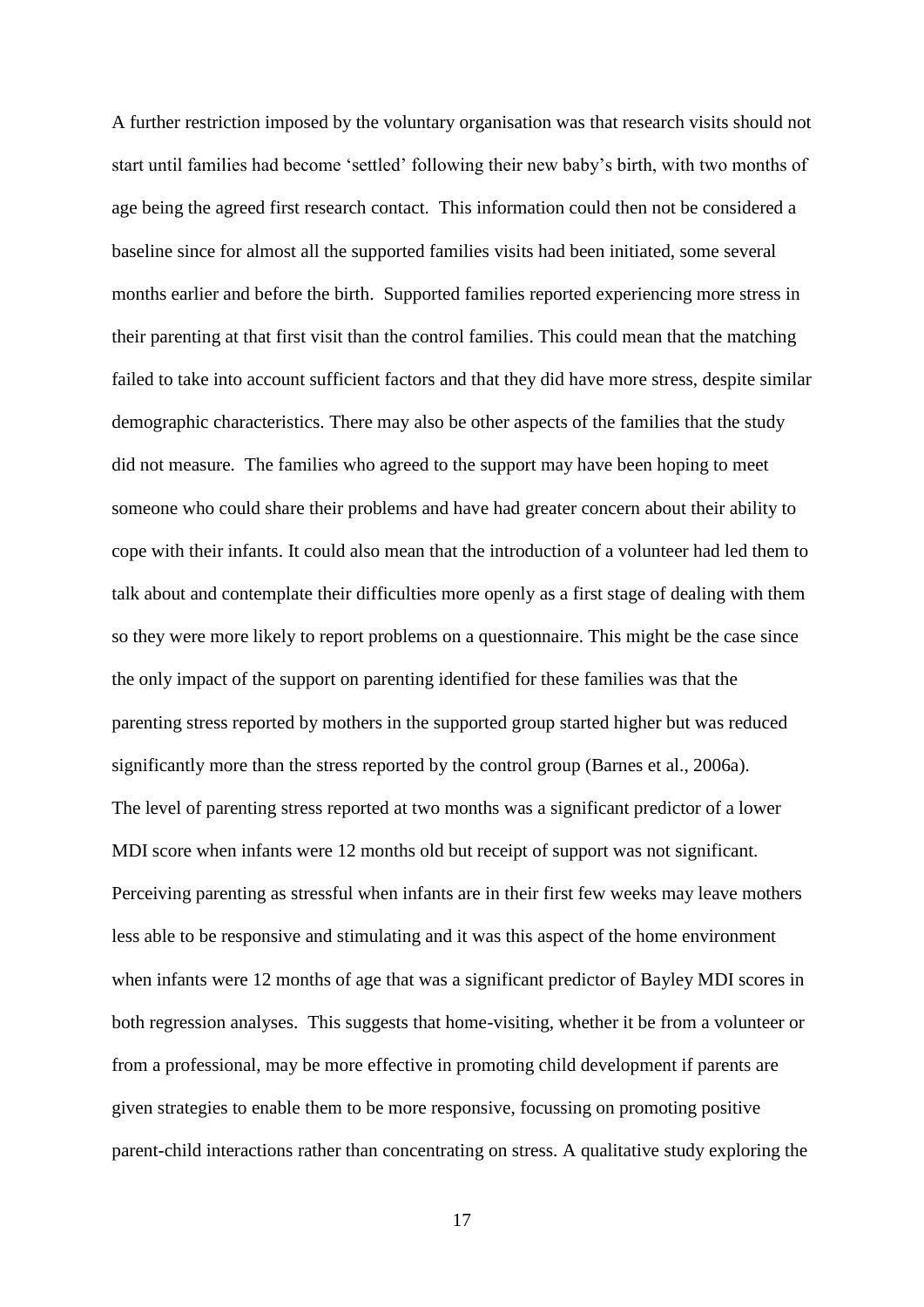nature of Home-Start support (MacPherson, Barnes, Nichols & Dixon, 2010) concluded that the volunteers primarily provided emotional support. While sharing problems, which did lead to less perceived stress over the year, is beneficial to the mother is may mean that there is less of a focus on activities likely to stimulate infants.

This study did not show that volunteer support of an indeterminate nature offered proactively in pregnancy was likely to enhance child cognitive development at the end of the child's first year and this appears to be a reasonable robust result, despite the study limitations since it was shown with two different comparison groups. In addition it reflects the findings of the only other randomised study of this particular volunteer support which found no impact on children's socio-emotional development (McAuley et al., 2004). Null findings can be as important as evidence that interventions can have an impact so that resources can be directed effectively.

To enhance child cognitive development it is probably necessary either to intervene directly with children or to work with parents specifically on ways to promote infant development, as occurs in the Nurse Family Partnership programme (Olds 2006; Olds et al. 2002) to make any substantial impact. Volunteer support has its place and many qualitative studies have identified the value that parents place on this kind of input and gain emotional sustenance (Frost et al., 1996; MacPherson et al., 2010; Shribman, 1994). However if a child is at risk of poor cognitive development the provision of home-based volunteer support is likely to be useful only if volunteers follow a theoretically driven strategy, over a set number of visits and with a range of materials. Alternatively the involvement of volunteers may be an important way to introduce the family to other, professional, services designed specifically to promote child development.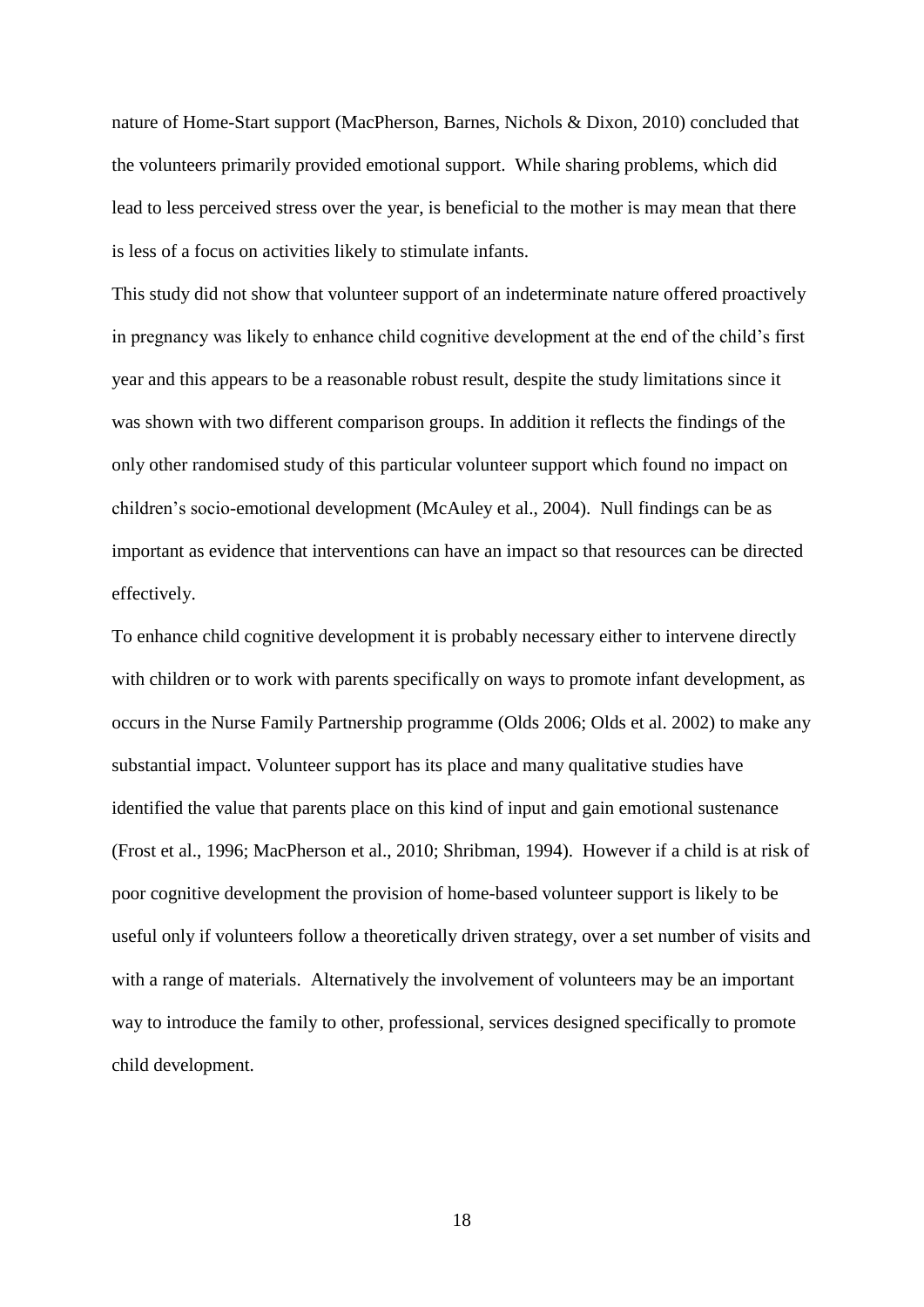# **Acknowledgements**

The study was funded by a grant from the Health Foundation (No. 16665/608) awarded to the author as Principal Investigator and to Dr. Rob Senior as Co-investigator. The study would not have been possible without the close co-operation and involvement of the Home-Start national office, the local Home-Start schemes and the many professionals throughout the country in antenatal and well-baby clinics who assisted with the recruitment. In addition the study would not have been possible without the families who took time to welcome the researchers into their homes and talked openly about their lives and families. Thanks are also due to the dedicated research team who conducted the interviews, with particular thanks to Dr. Kristen MacPherson for coordinating the trial.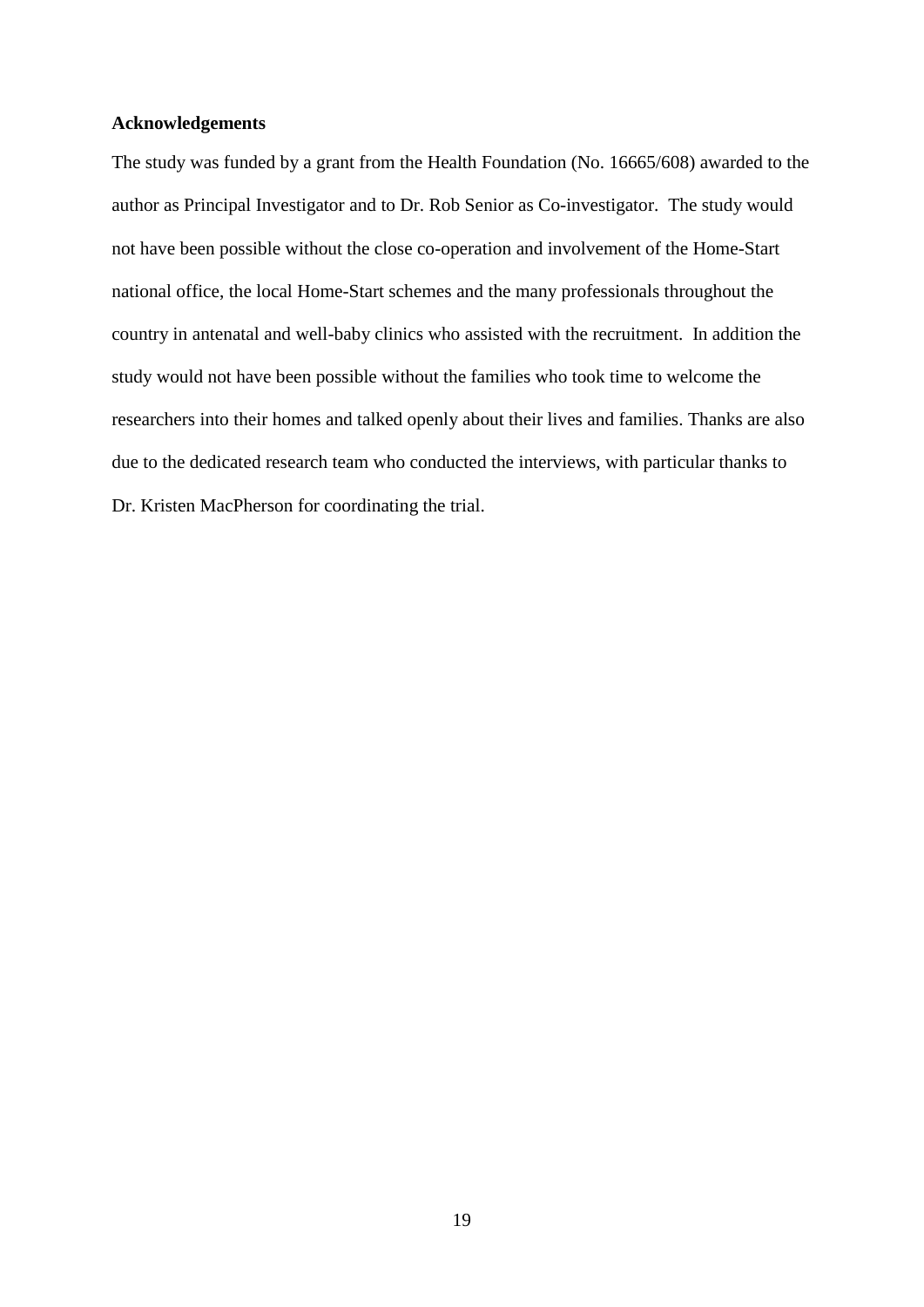# **References**

Abidin, R. (1995). *Parenting Stress Index (3rd Edition): Professional Manual*. Lutz, Florida: Psychological Assessment Resources, Inc.

Allen, G. (2011). *Early intervention: The next steps.* London: HM Government Cabinet Office.

Astuto, J. & Allen, L. (2009). Home visitation and young children: An approach worth investing in? *Social Policy Report*, XXIII (IV), 3-21.

Barker, W. & Anderson, R. (1984). *The child development programme*. Bristol: Early Child Development Unit.

Barnes, J. (2003). Interventions addressing infant mental health problems. *Children &*  Society, 17**,** 386-395.

Barnes, J. & Freude-Lagevardi, A. (2003) *From pregnancy to early childhood: early interventions to enhance the mental health of children and families.* London: Mental Health Foundation.

Barnes, J., MacPherson, K. & Senior, R. (2006a). The impact on parenting and the home environment of early support to mothers and new babies. *Journal of Children's Services*, 1, 4-20.

Barnes, J., MacPherson, K. & Senior, R. (2006b). Factors influencing the acceptance of volunteer home visiting support offered to families with new babies. *Child and Family Social Work,* 11, 107-117.

Barnes, J., Senior, R. & MacPherson, K. (2009). The utility of home-visiting volunteer support to prevent maternal depression in the first year of life. *Child: Care, Health and Development*, 35, 807-816

Bates, J., Freeland, C. & Lounsbury, M. (1979). Measurement of infant difficultness. *Child Development,* 50, 794-803.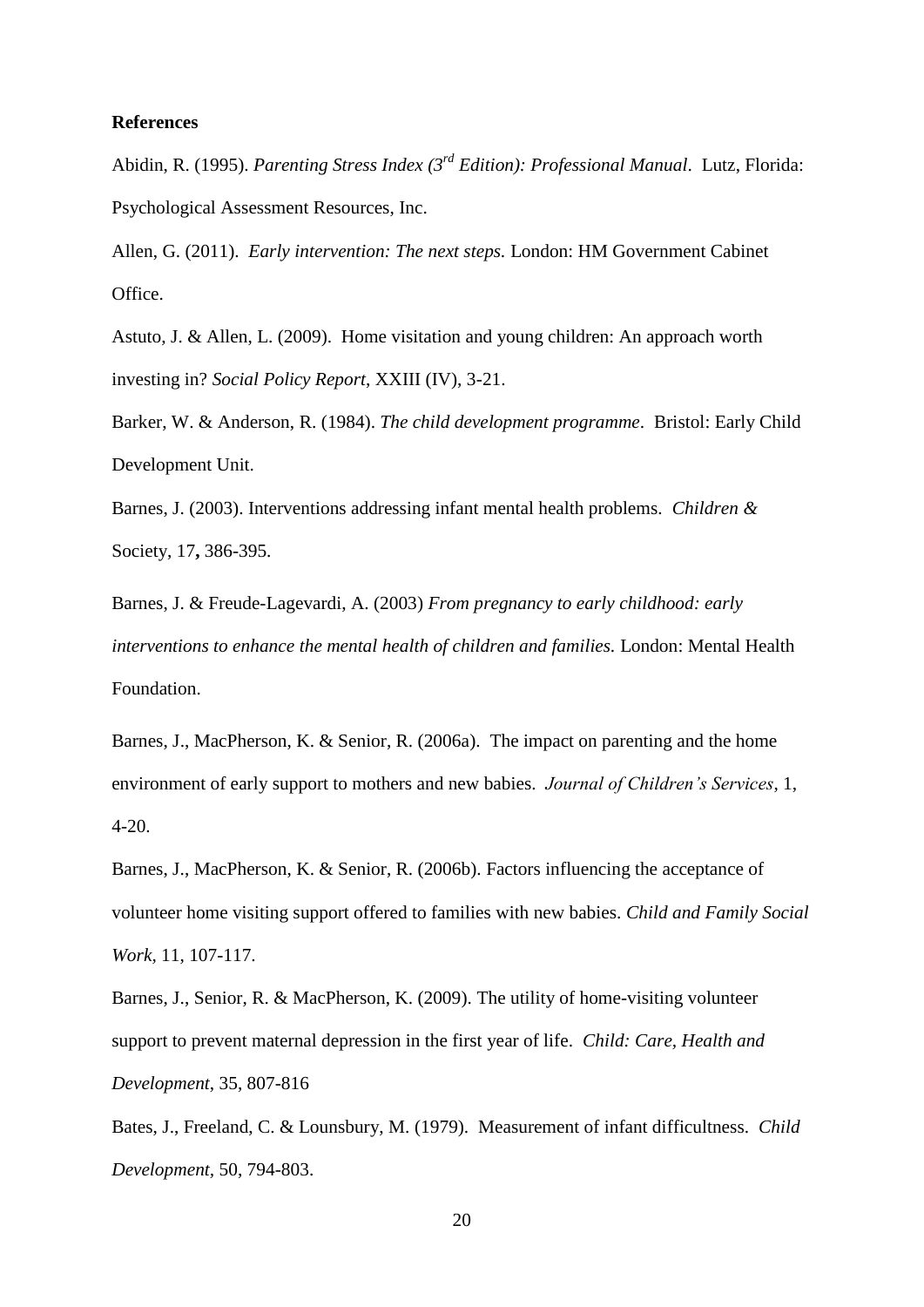Bayley, N. (1993). *Bayley Scales of Infant Development (2nd Edition): Manual*. San

Antonio, TX (USA): The Psychological Corporation, Harcourt Brace & Co.

Bromwich, R.M. (1990). The interaction approach to early intervention. *Infant Mental Health Journal*, 11, 66-79.

Caldwell, B. & Bradley, R. (2001). *Home Observation for Measurement of the Environment: Administration Manual* (3rd Edition). Arkansas: University of Arkansas.

Cox, J.L., Holden, J.M. & Sagovsky, R. (1987). Detection of postnatal depression:

Development of the 10-item Edinburgh postnatal depression scale. *British Journal of Psychiatry*, 150,782-786.

Edwards, R. & Gillies, V. (2004). Support in parenting: values and consensus concerning who to turn to. *Journal of Social Policy*, 33, 627-647.

Engle P.L., Fernald, L.C.H, Alderman, H., Behrman, J., O'Gara, C., et al. (2011). Strategies for reducing inequalities and improving developmental outcomes for young children in lowincome and middle-income countries. *Lancet*, 378, 1339-1353.

Frost, N., Johnson, L., Stein, M. & Wallis, L. (1996). *Negotiated friendship: Home-Start and the delivery of family support.* Leicester: Home-Start UK.

Heckman, J. (2006). Skill formation and the economics of investing in disadvantaged children. *Science*, 312, 1900-1902.

Hodnett, E.D. & Roberts, I. (2000) Home-based social support for socially disadvantaged mothers. *Cochrane Database of Systematic Reviews.* CD000107*.* Abstract online, available at http://www.ncbi.nlm.nih.gov/pubmed/10796694, accessed 16 October 2012, full report no longer available online.

Home-Start (2012) *What We Do.* Online, available at: http://www.homestart.org.uk/about/what\_we\_do accessed 16 October 2012.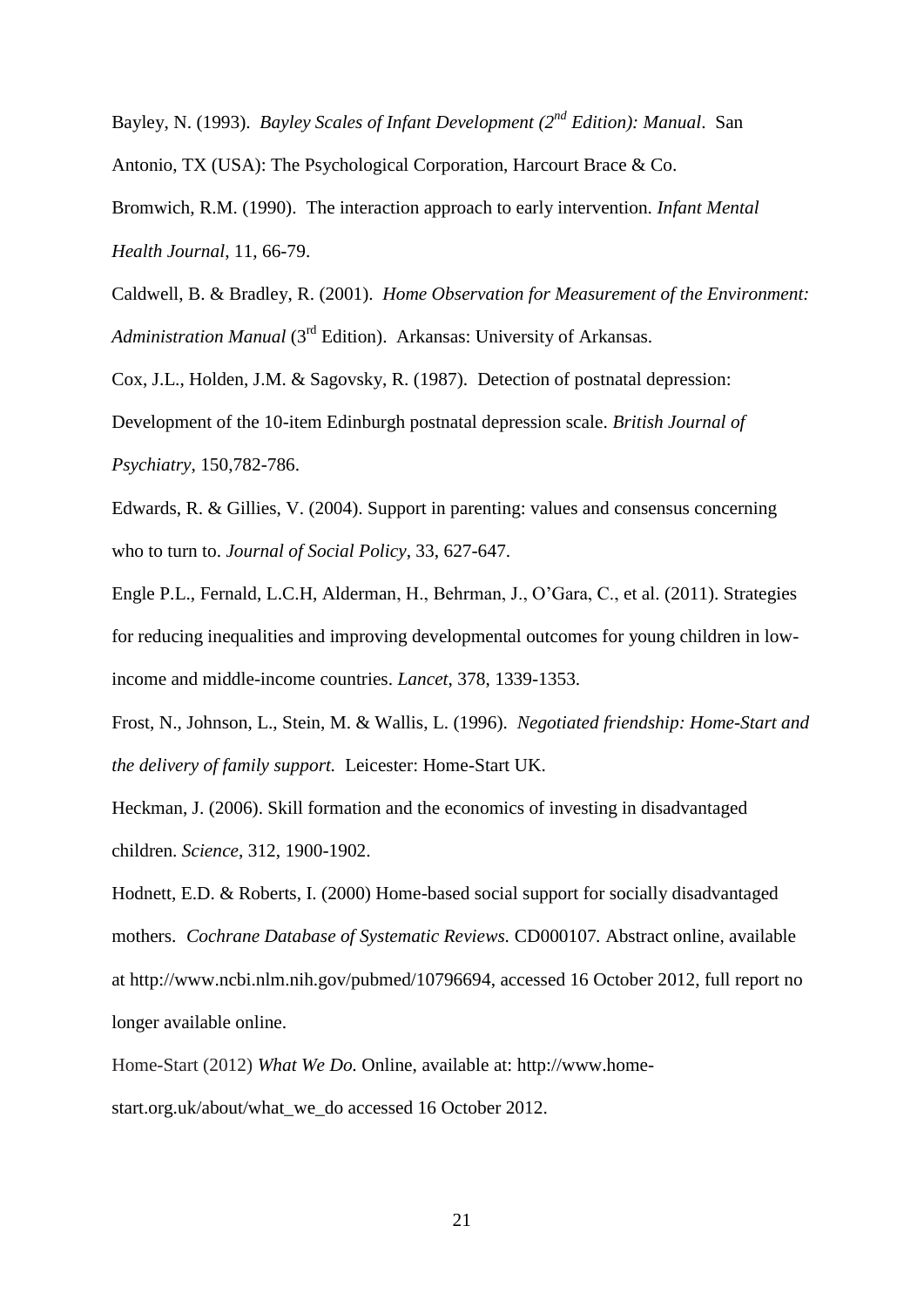Infant Health and Development Program (IHDP) (1990). Enhancing the outcomes of lowbirth-weight, premature infants: a multi-site, randomized trial. *JAMA,* 263, 3035-3042. Jarman, B. (1984). Underprivileged areas: validation and distribution of scores. *British Medical Journal,* 289, 1587-1592.

Johnson, Z., Howell, F. & Molloy, B. (1993). Community mothers' programme: randomised controlled trial of non-professional intervention in parenting. *British Medical Journal,* 306, 449-452.

Kendrick, D, Elkan, R, Hewitt, M, Dewey, M, Blair, M, Williams, D, & Brummell, K (2000) Does home visiting improve parenting and the quality of the home environment? A systematic review and meta analysis. *Archives of Disease in Childhood*, 82, 443-451. Lojkasek, M, Cohen, N J, & Muir, E (1994) Where is the infant in infant intervention? A review of the literature on changing troubled mother-infant relationships. *Psychotherapy*, 31, 208-220.

Love, J.M., Kisker, E.E., Ross, C.M., Schochet, P.Z., Brookes-Gunn, J., Paulsell, D. et al. (2002) *Making a Difference in the Lives of Infants and Toddlers and their Families: The Impacts of Early Head Start. Executive Summary.* US Department of Health and Human Services, Administration for Children and Families, Head Start Bureau, Washington, DC. MacLeod, J. & Nelson, G. (2000). Programs for the promotion of family wellness and the prevention of child maltreatment: A meta-analytic review. *Child Abuse and Neglect,* 24, 1127-1149.

MacPherson, K., Barnes, J. Nichols, M. & Dixon, S. (2010). Volunteer support for mothers with new babies: perceptions of need and support received. *Children & Society*, 24, 175-187. Marcenko, M.O. & Spence M. (1994). Home visitation services for at-risk pregnant and postpartum women: a randomized trial. *American Journal of Orthopsychiatry*, 64, 468-478.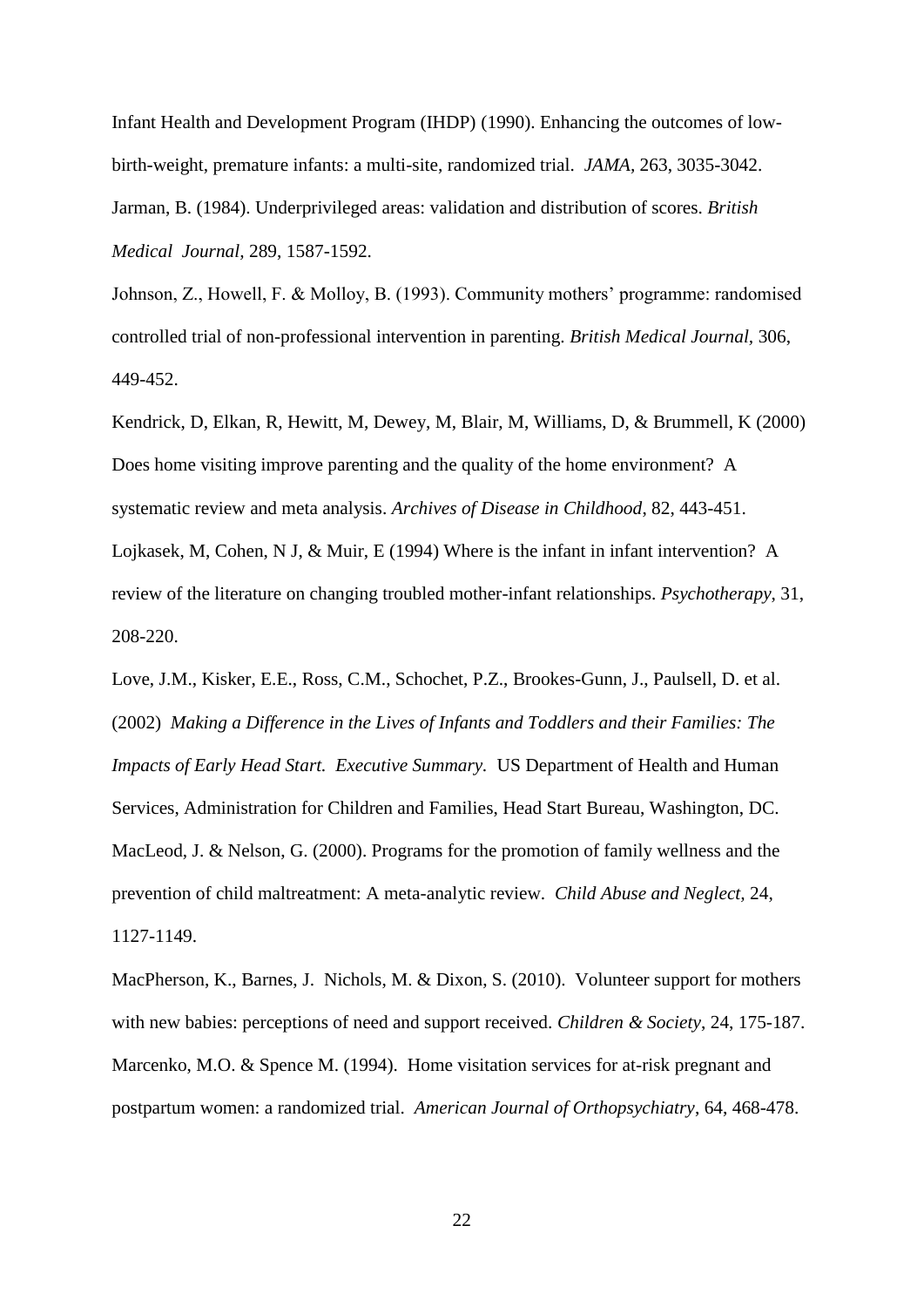McAuley, C., Knapp, M., Beecham, J., McCurry, N. & Sleed, M. (2004). *Young Families Under Stress. Outcomes and costs of Home-Start support*. York, UK: Joseph Rowntree Foundation.

McGuire, J. & Earls, F. (1991). Prevention of Psychiatric Disorders in Early childhood. *Journal of Child Psychology and Psychiatry,* 31, 129-153.

Melhuish, E. C. (2004). *A literature review of the impact of early years provision upon young children.* London: National Audit Office.

Moran, P., Ghate, D. & ven der Merwe. A. (2004). *What Works in Parenting Support?* London: Department for Education and Skills.

Oakley, A., Rajan, L. & Grant, A. (1990). Social support and pregnancy outcome *British Journal of Obstetrics and Gynaecology*, 97*,*155-162.

Olds, D.L. (2006).The Nurse-Family Partnership: an evidence-based prevention intervention. *Infant Mental Health Journal,* 27, 5-25.

Olds, D., Henderson, C., Chamberlin, R. & Tatelbaum, R. (1986). Preventing child abuse and neglect: A randomized trial of nurse home visitation. *Pediatrics*,78, 65-78.

Olds, D.L., Robinson, J., O'Brien, R., Luckey, D.W., Pettitt, L.M., et al. (2002). Home visiting by paraprofessionals and by nurses: a randomized, controlled trial. *Pediatrics,* 110, 486-496.

Olds, D., Sadler, L. & Kitzman, H. (2007). Programs for parents of infants and toddlers: recent evidence from randomized trials. *Journal of Child Psychology and Psychiatry,* 48, 355-391.

Osborn, A.F., Butler, N. & Morris, A.C. (1984). *The social life of Britain's 5-year-olds*. London: Routledge.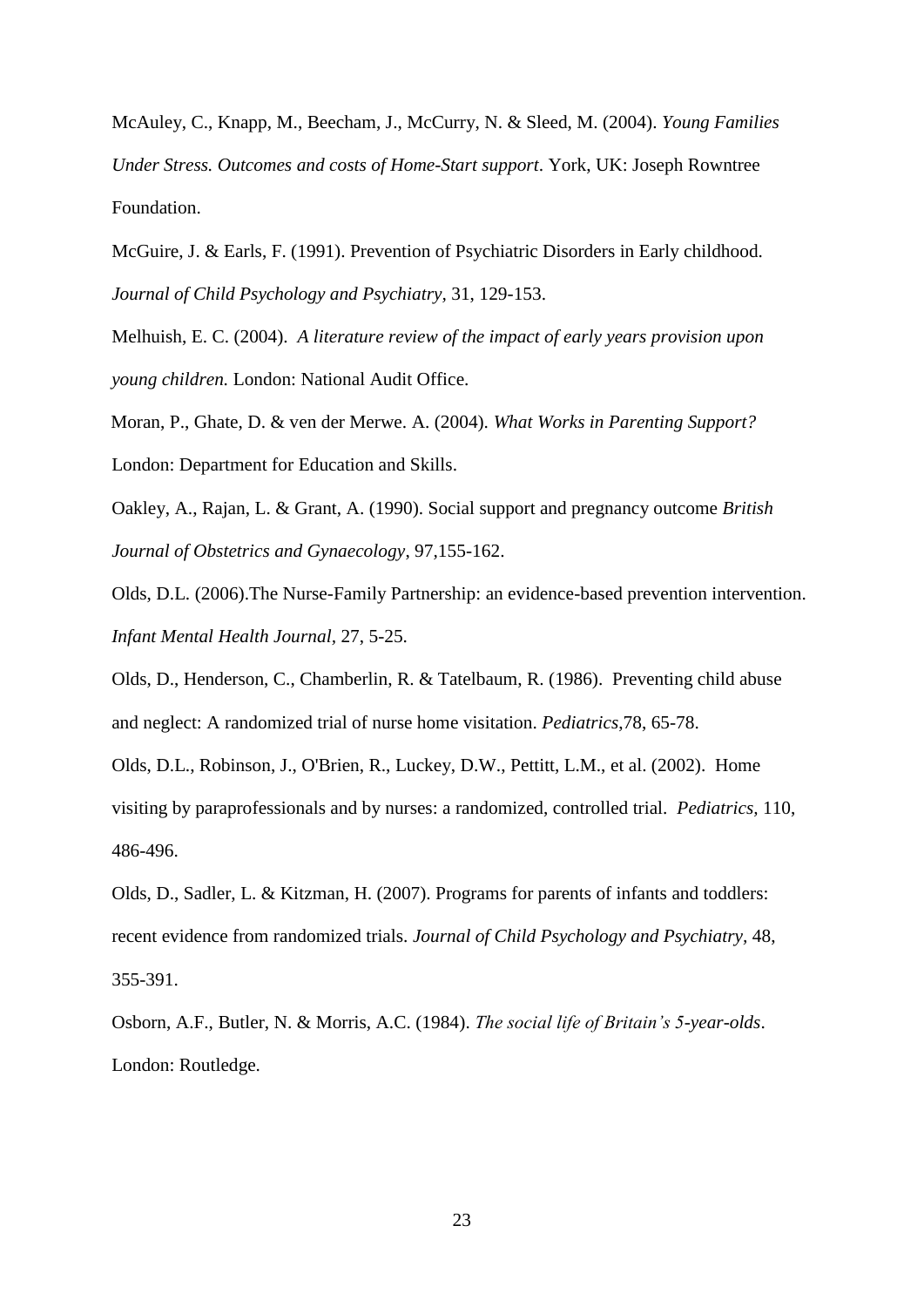Perry, B.D. (1995) Childhood traumas and the neurobiology of adaptation and the dependent development of the brain: how states become traits. *Infant Mental Health Journal*, 16, 271- 291.

Ramey, C.T. & Ramey, S.L. (1998). Prevention of intellectual disabilities: early interventions to improve cognitive development. *Preventive Medicine*, 27, 1-9.

Shinman, S. (1994). *Family album: Snapshots of Home-Start in words and pictures.* Leicester: Home-Start UK.

Shore, R. (1997). *Re-thinking the brain: new insights into early development*. New York: Families & Work Institute**.**

Shribman, S. & Billingham, K. (2009). *Health Child Programme: pregnancy and the first five years of life.* London: Department of Health.

Schweinhart, L.J. & Weikart, D.P. (1997) The High/Scope preschool curriculum comparison study through age 23. *Early Childhood Research Quarterly*, 12, 117-143.

van der Eyken, W. (1982) *Home-Start: A four-year evaluation.* Leicester: Home-Start UK.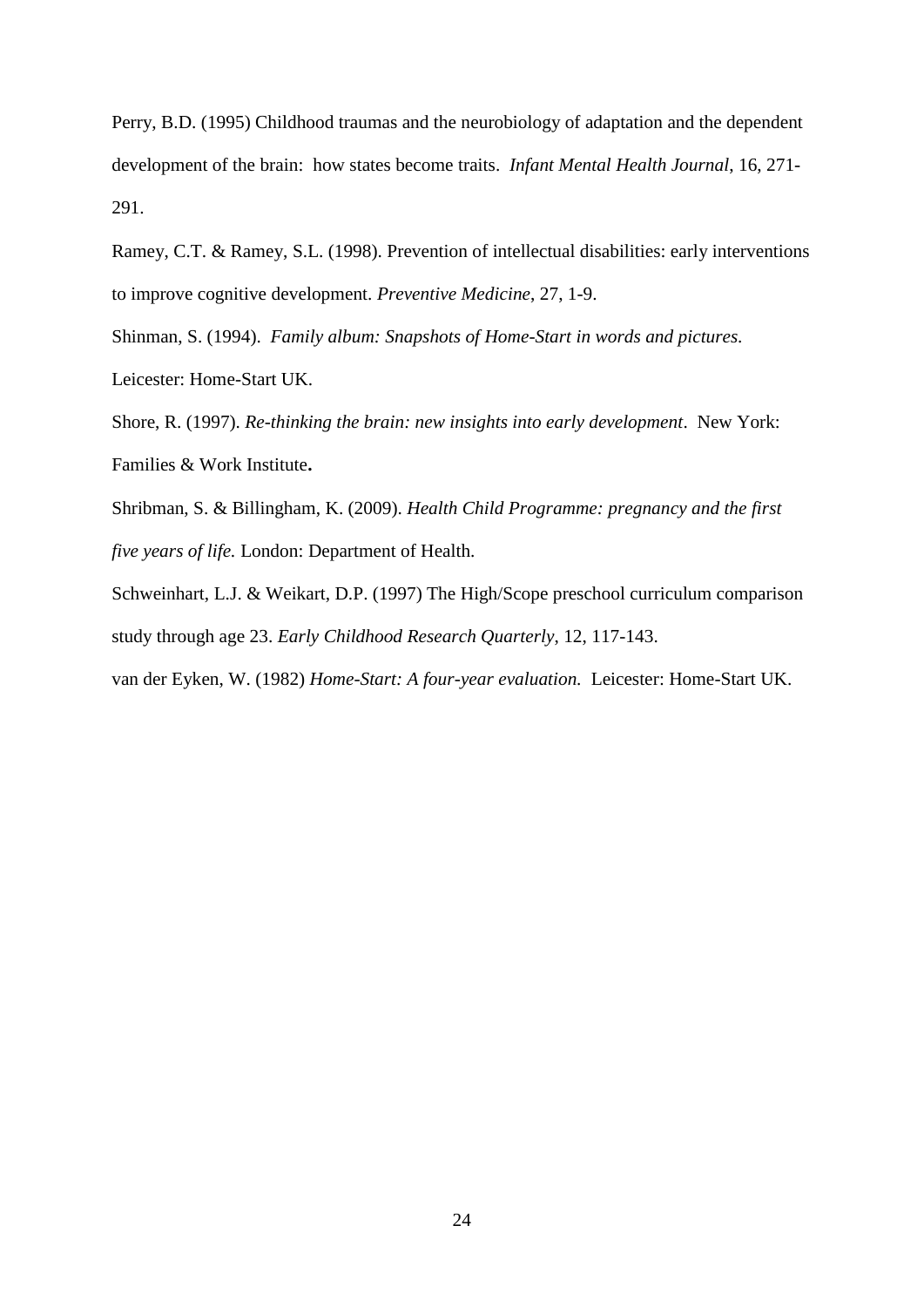Table 1. Comparisons between groups in demographic characteristics of families seen at both research visits, when infants were 2 and 12

months of age (standard deviations or percentages in brackets)

|                                                                      | Intervention | Intervention  | Total control | Matched       |
|----------------------------------------------------------------------|--------------|---------------|---------------|---------------|
|                                                                      | group:       | group:        | group         | control group |
|                                                                      | supported    | not supported |               |               |
|                                                                      | $N=92$       | $N=66$        | $N = 178$     | $N=92$        |
| Mean maternal age (years)                                            | 29.0(5.7)    | 28.6(5.9)     | 28.1(6.1)     | 29.0(5.8)     |
| Mean number of children in family (including new baby) $\frac{1}{1}$ | 2.3(1.1)     | 2.2(1.3)      | 2.1(1.1)      | 2.1(0.8)      |
| New baby male                                                        | 48 (52.2)    | 35(53.0)      | 87 (48.9)     | 47(51.1)      |
| Biological father in the home                                        | 73 (79.3)    | 51 (77.3)     | 142 (79.8)    | 76(82.6)      |
| Mother White $2^2$                                                   | 76(82.6)     | 48 (72.7)     | 161(90.4)     | 79 (85.9)     |
| Family structure                                                     |              |               |               |               |
| Mother single                                                        | 17(18.5)     | 13(19.7)      | 30(16.9)      | 13(14.1)      |
| Living with partner                                                  | 27(29.3)     | 22(33.3)      | 71(39.9)      | 40(43.5)      |
| Married                                                              | 48 (52.2)    | 31(47.0)      | 77(43.3)      | 39 (42.4)     |
| Mother's highest qualification <sup>3</sup>                          |              |               |               |               |
| Degree / higher degree                                               | 19(20.7)     | 7(10.6)       | 10(5.6)       | 10(10.9)      |
| Advanced level (age 18)                                              | 8(8.9)       | 5(7.6)        | 22(12.4)      | 11(12.0)      |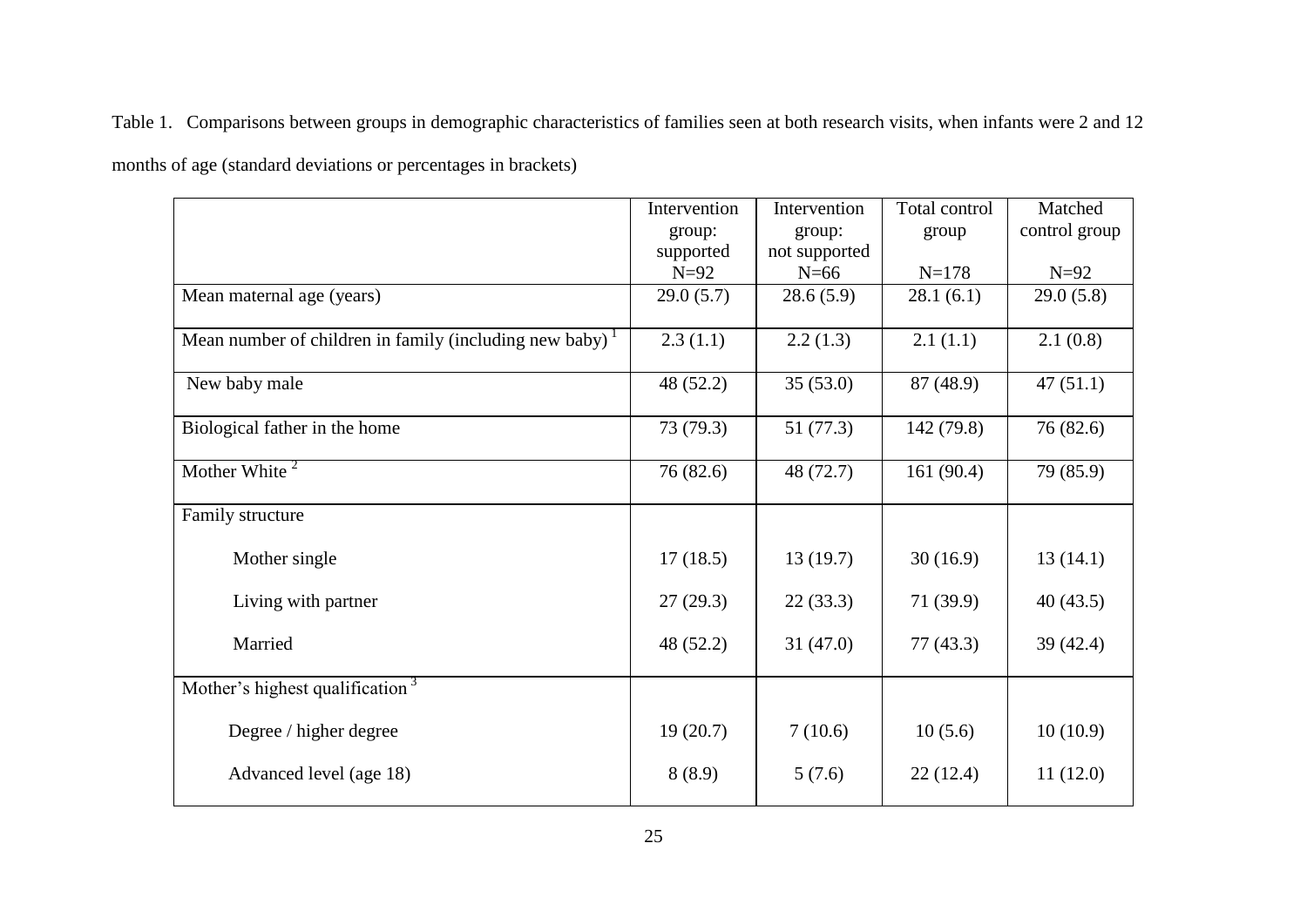| General Certificate of Secondary Education (age 16) | 26(28.3)  | 19(28.0)  | 65(36.5)    | 26(28.3) |
|-----------------------------------------------------|-----------|-----------|-------------|----------|
| Other qualification                                 | 32(34.8)  | 28 (42.4) | 63 (35.4)   | 38(41.3) |
| None                                                | 7(7.6)    | 7(10.6)   | 18(10.1)    | 7(7.6)   |
| Mother's occupation <sup>4</sup>                    |           |           |             |          |
| Professional                                        | 9(9.8)    | 4(6.1)    | 17(9.6)     | 10(10.9) |
| Intermediate/ small employer                        | 17(18.5)  | 14(21.2)  | 41(23.0)    | 21(22.8) |
| Lower supervisory/technical/semi-routine/routine    | 21(22.8)  | 24(36.4)  | 63 (35.4)   | 19(20.7) |
| Unemployed or student                               | 45 (48.9) | 24(36.4)  | 57(32.0)    | 42(45.7) |
| Father's highest qualification                      |           |           |             |          |
| Degree / higher degree                              | 14(17.7)  | 7(13.7)   | 11(6.8)     | 8(9.5)   |
| Advanced level (age 18)                             | 7(8.9)    | 4(7.8)    | 16(9.9)     | 11(13.1) |
| General Certificate of Secondary Education (age 16) | 28(35.4)  | 18(35.3)  | 65 $(40.4)$ | 34(40.5) |
| Other qualification                                 | 18(22.8)  | 18(35.3)  | 48 (29.8)   | 25(29.8) |
| None                                                | 12(15.2)  | 4(7.8)    | 21(13.0)    | 6(7.1)   |
| Father's occupation                                 |           |           |             |          |
| Professional                                        | 9(10.8)   | 6(10.2)   | 11(6.7)     | 5(5.8)   |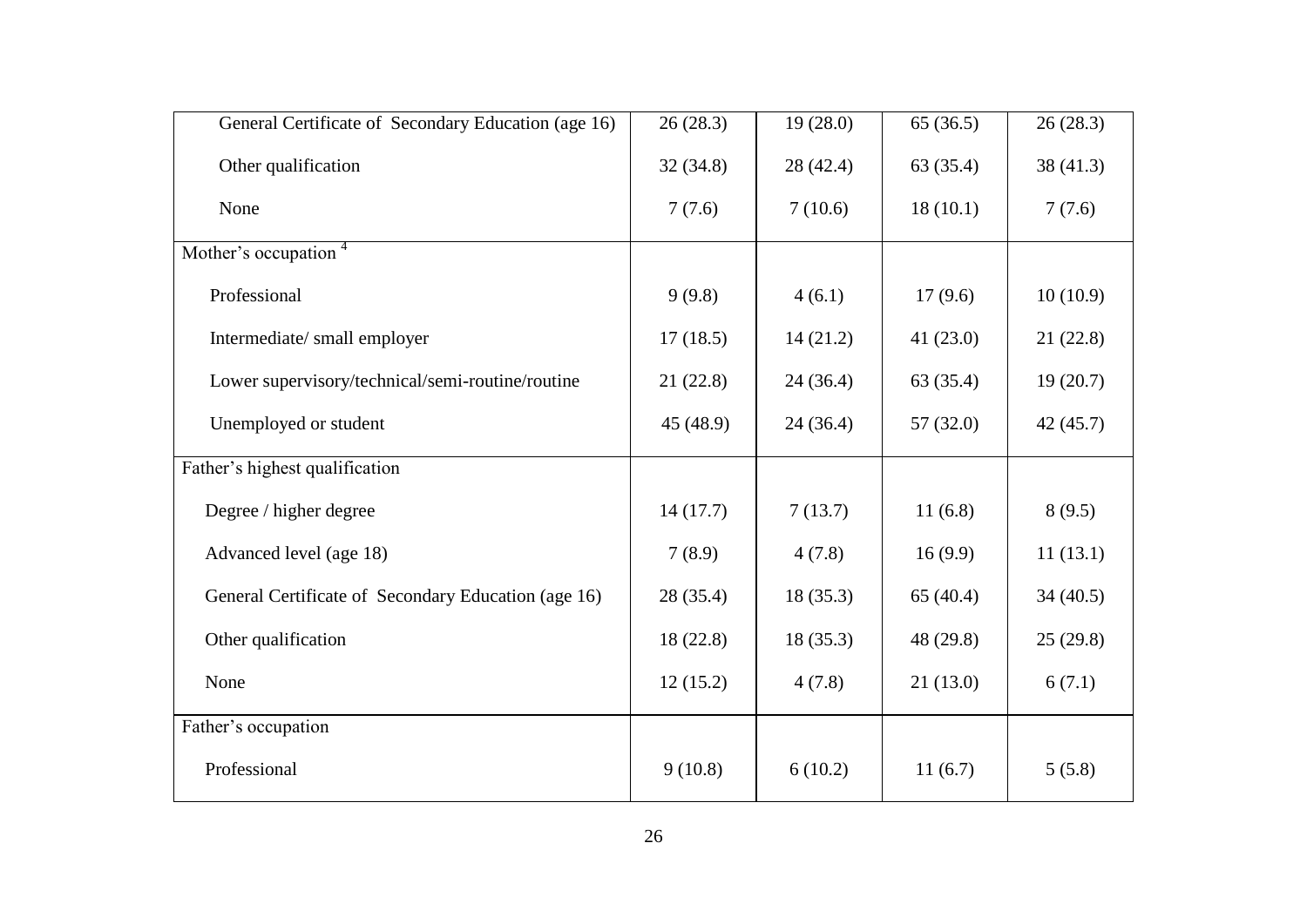| Intermediate/small employer                      | 21(25.3) | 10(16.9) | 32(19.4)  | 21(24.4) |
|--------------------------------------------------|----------|----------|-----------|----------|
| Lower supervisory/technical/semi-routine/routine | 43(51.8) | 37(62.7) | 107(64.8) | 52(60.5) |
| Unemployed or student                            | 10(12.0) | 6(10.2)  | 15(9.1)   | 8(9.3)   |

<sup>1</sup> Mean higher for intervention supported group (n=92) vs. total control group (N=178), t = 1.80, p = .07

<sup>2</sup> Proportion lower in intervention supported group (N=92) vs. total control group (N=178), Chi Square 3.476, 1 df, p = .06

<sup>3</sup> Significant difference between intervention supported group (N=92) and total control group (N=178), Chi Square 15.73, 4 df, p<.01

<sup>4</sup> Significant difference between intervention supported group (N=92) and total control group (N=178), Chi Square 8.25, 3 df, p<.05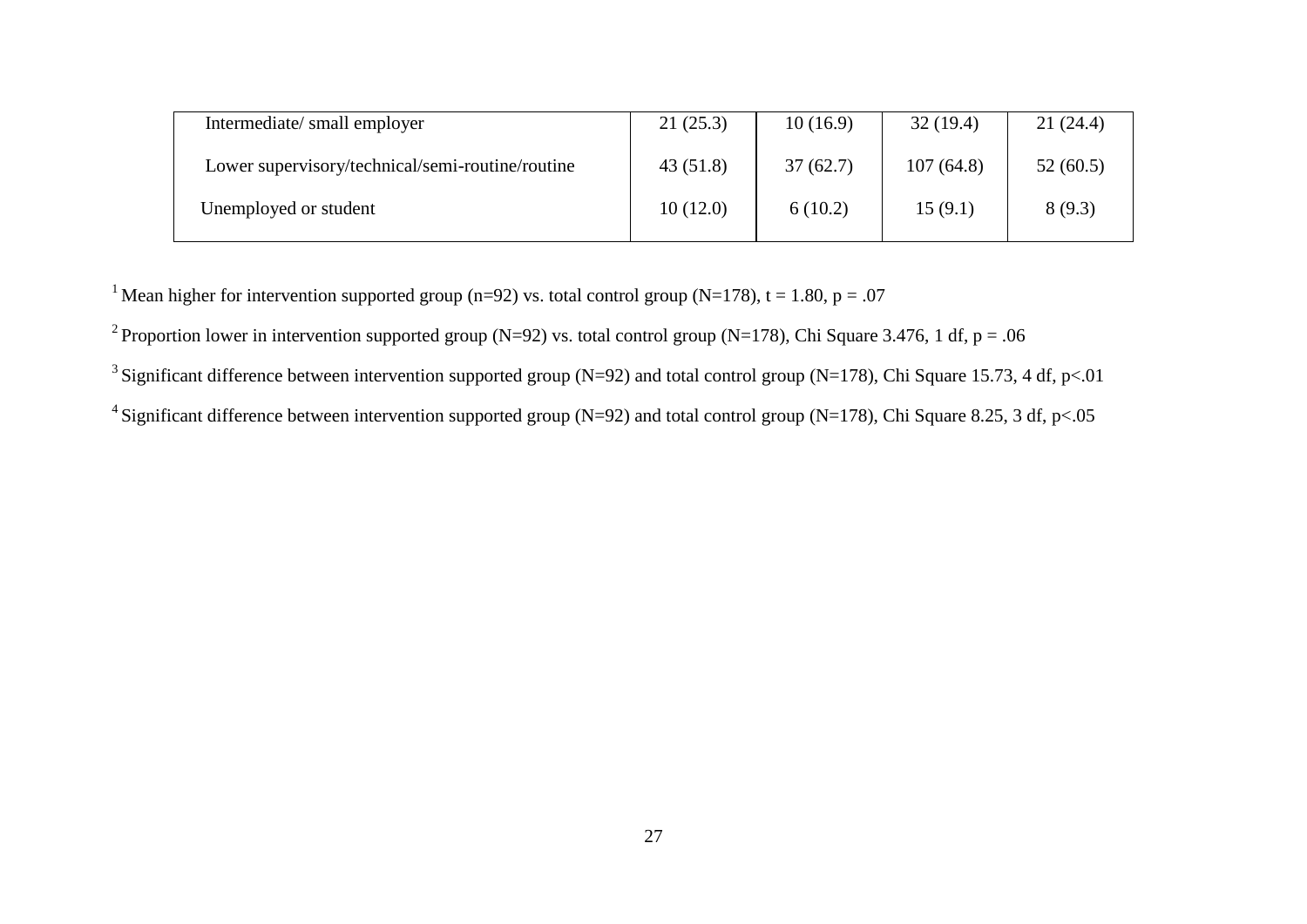Table 2. Comparisons between groups in mean characteristics of the children, mothers and the home environment of families seen at both

|                                   | Correlation<br>coefficient | Intervention<br>group: | Intervention<br>group: | Matched<br>Control | Intervention<br>supported vs. | Intervention<br>supported vs. |
|-----------------------------------|----------------------------|------------------------|------------------------|--------------------|-------------------------------|-------------------------------|
|                                   | with 12                    | supported              | not supported          | group              | intervention not              | matched controls              |
|                                   | month                      | mean                   | mean                   | mean               | supported                     |                               |
|                                   | <b>Bayley</b>              | $N=92$                 | $N=66$                 | $N=92$             |                               |                               |
|                                   | <b>MDI</b>                 |                        |                        |                    |                               |                               |
|                                   | $N = 250$                  |                        |                        |                    |                               |                               |
| Infant 2 months old               |                            |                        |                        |                    |                               |                               |
| Mean maternal depression          |                            |                        |                        |                    |                               |                               |
|                                   | $-14*$                     | 8.2(5.8)               | 7.9(5.7)               | 6.8(4.9)           | $t = .33$ n.s.                | $t = 1.84$ n.s.               |
| $(EPDS)^1$                        |                            |                        |                        |                    |                               |                               |
| Mean parenting distress $(PSI)^2$ | $-.22**$                   | 72.6(16.4)             | 70.8(15.9)             | 67.5(15.6)         | $t = .75$ n.s.                | $t = 2.14$ p < .05            |
|                                   |                            |                        |                        |                    |                               |                               |
| Mean $HOME3$ environment          | $.14*$                     | 32.3(5.1)              | 31.8(5.5)              | 33.2(5.6)          | $t = .63$ n.s                 | $t = -1.09$ n.s.              |
|                                   |                            |                        |                        |                    |                               |                               |
| Mean child difficult              |                            |                        |                        |                    |                               |                               |
|                                   | $-.15*$                    | 2.9(0.76)              | 2.7(0.78)              | 2.7(0.72)          | $t = .83$ n.s.                | $t = 1.13$ n.s.               |
| temperament ${(\text{ICQ})}^4$    |                            |                        |                        |                    |                               |                               |
|                                   |                            |                        |                        |                    |                               |                               |
| Infant 12 months old              |                            |                        |                        |                    |                               |                               |
|                                   |                            |                        |                        |                    |                               |                               |
| Mean maternal depression          | $-.08$                     | 7.0(5.9)               | 6.8(5.0)               | 6.3(5.4)           | $t = .19$ n.s.                | $t = .77$ n.s.                |
| (EPDS)                            |                            |                        |                        |                    |                               |                               |
|                                   |                            |                        |                        |                    |                               |                               |
|                                   |                            |                        |                        |                    |                               |                               |

research visits, when infants were 2 and 12 months of age (standard deviations or percentages in brackets)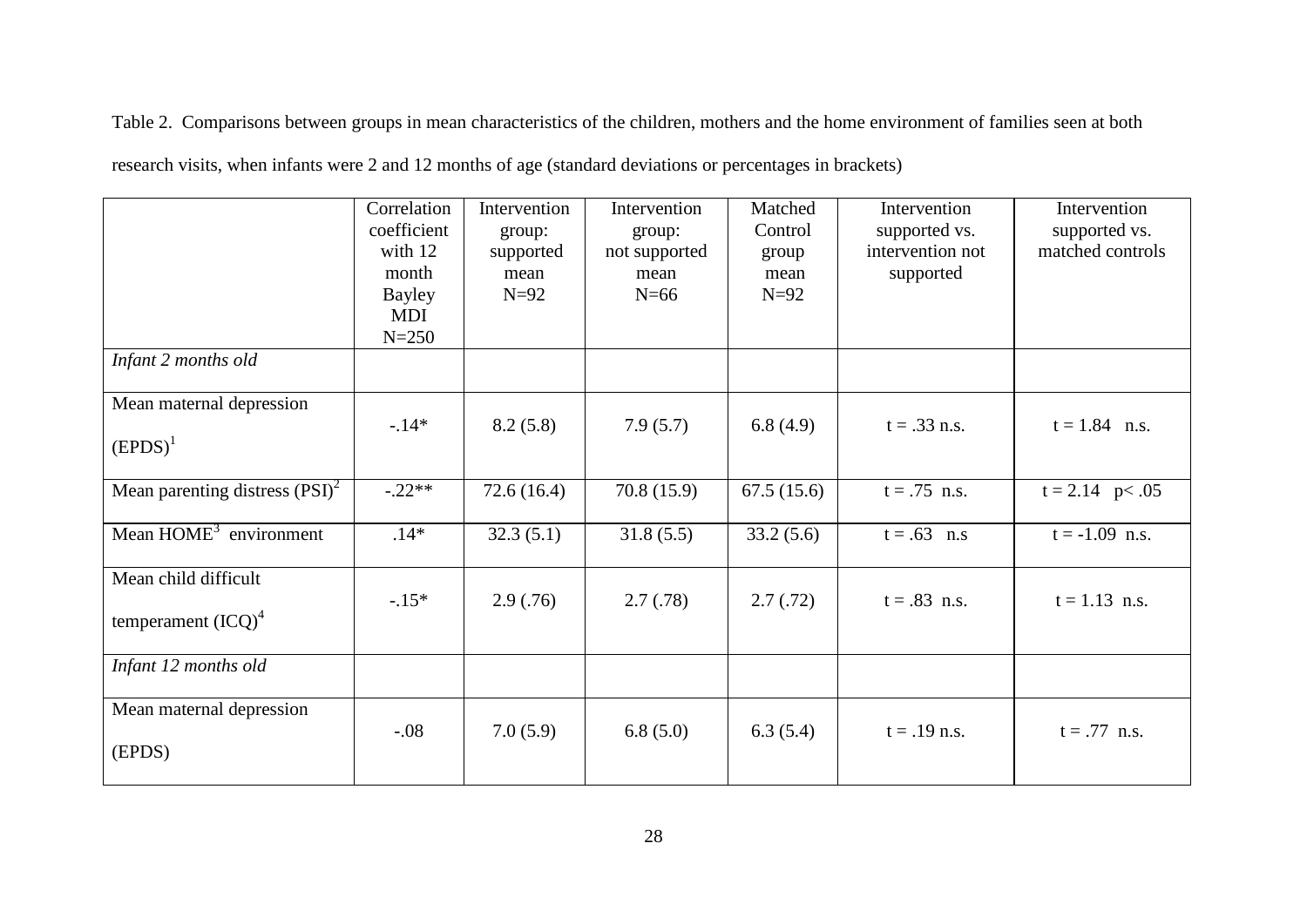| Mean parenting distress (PSI)               | $-16*$  | 66.5 $(14.4)$ | 66.9 (15.6) | 66.9 (17.7) | $t = .62$ n.s.  | $t = -.16$ n.s.  |
|---------------------------------------------|---------|---------------|-------------|-------------|-----------------|------------------|
| Mean HOME environment                       | $.33**$ | 38.4(5.0)     | 38.3(4.5)   | 39.6(3.9)   | $t = .13$ n.s.  | $t = -1.78$ n.s. |
| Mean child difficult<br>temperament $(ICQ)$ | $-.07$  | 2.8(.73)      | 2.9(.68)    | 2.8(.64)    | $t = -.10$ n.s. | $t = .78$ n.s.   |

\* Correlation coefficient significant at p<.05 \*\* correlation coefficient significant at p<.01

<sup>1</sup> Edinburgh Postnatal Depression Scale (Cox, Holden & Sagovsky, 1987)

<sup>2</sup> Parenting Stress Index (Abidin, 1995)

 $3$  Home observation for measurement of the environment (Caldwell & Bradley, 2001)

<sup>4</sup> Infant Characteristics Questionnaire (Bates, Freeland & Lounsbury, 1979)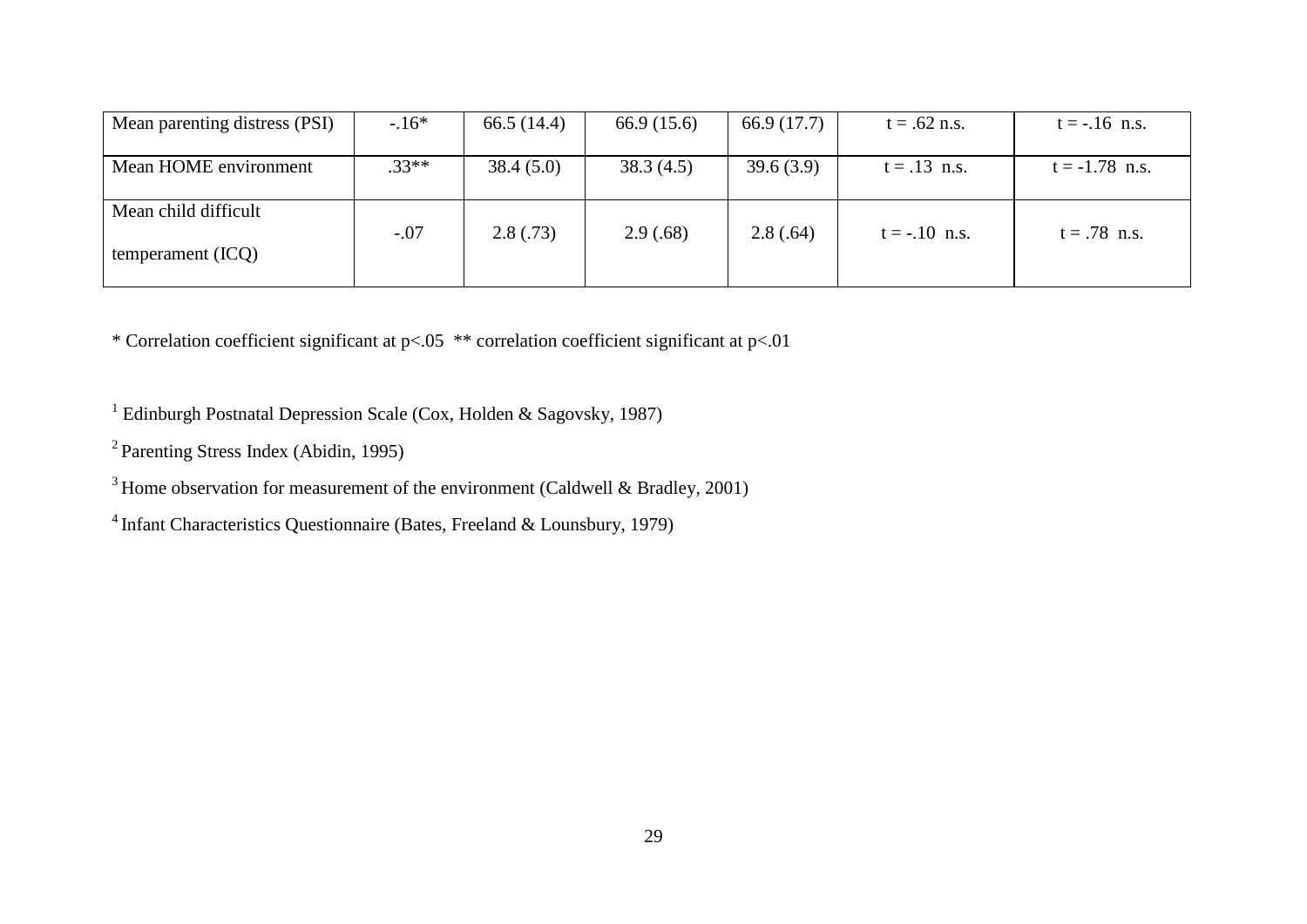Table 3. Results of multiple regression to predict the Bayley Mental Developmental Index, comparing Home-Start supported families and matched controls

|                                 | Unstandardized |            | Standardized |          |      |
|---------------------------------|----------------|------------|--------------|----------|------|
|                                 | Coefficients   |            | Coefficients |          |      |
|                                 | B              | Std. Error | <b>B</b> eta |          | Sig. |
| $EPDS1$ total score 2 months    | .076           | .181       | .037         | .422     | .674 |
| $PSI2$ total score 2 months     | $-149$         | .073       | $-.215$      | $-2.049$ | .042 |
| $HOME3$ total score 2 months    | $-199$         | .179       | $-.095$      | $-1.112$ | .268 |
| $ICQ4$ mean item Score 2 months | $-.092$        | 1.262      | $-.006$      | $-.073$  | .942 |
| HOME total score 12 months      | .785           | .208       | .312         | 3.779    | .000 |
| PSI total score 12 months       | $-.025$        | .060       | $-.036$      | $-.420$  | .675 |
| Matched control group           | 2.656          | 1.584      | .119         | 1.677    | .095 |

 $F = 5.303$  [d.f. 7, 173], p <.001, Adjusted R Square .143

<sup>1</sup> Edinburgh Postnatal Depression Scale (Cox, Holden & Sagovsky, 1987)

<sup>2</sup> Parenting Stress Index (Abidin, 1995)

 $3$  Home observation for measurement of the environment (Caldwell & Bradley, 2001)

<sup>4</sup> Infant Characteristics Questionnaire (Bates, Freeland & Lounsbury, 1979)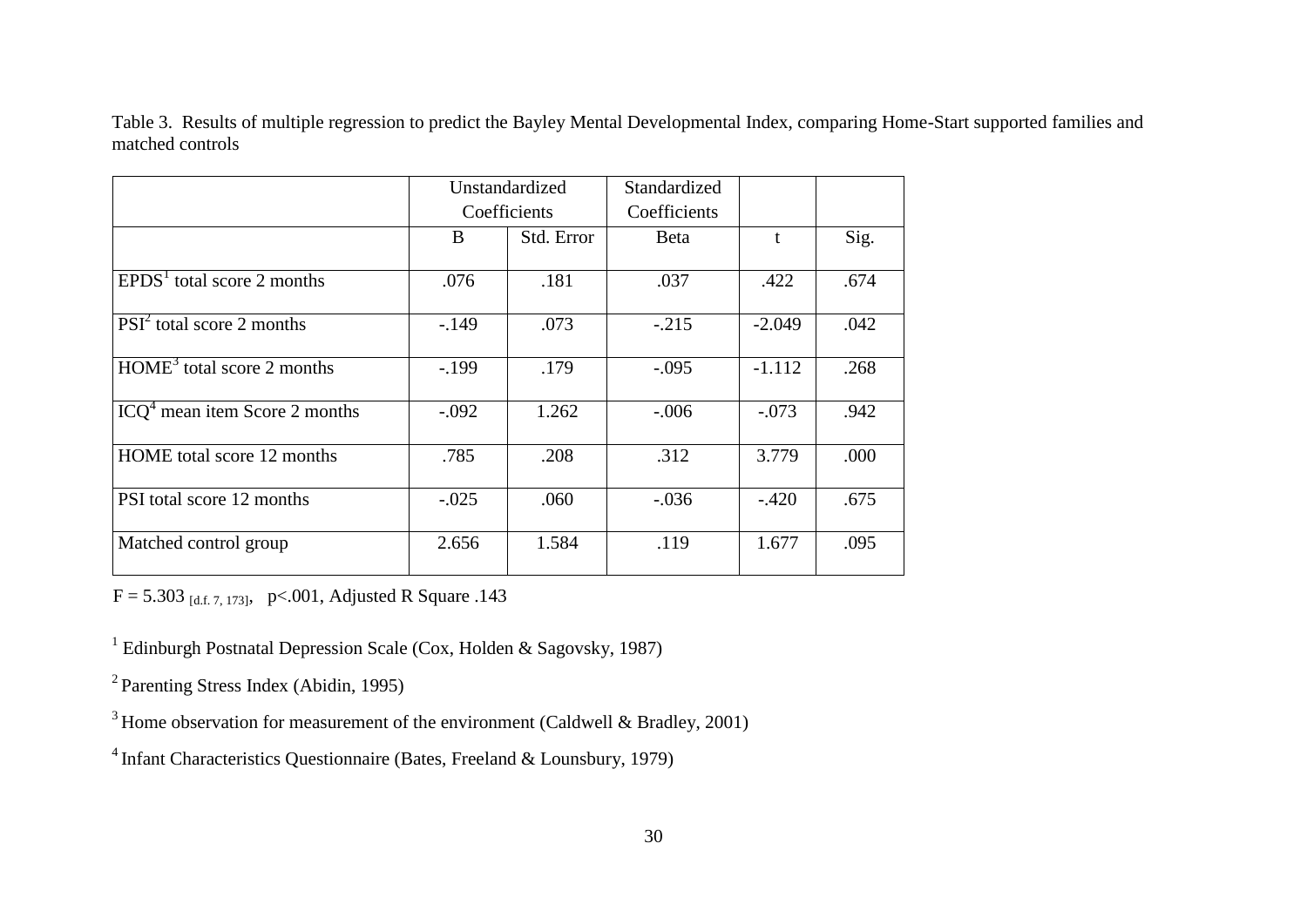Table 4. Results of multiple regression to predict the Bayley Mental Developmental Index, comparing Home-Start supported families and intervention area families not receiving support

|                              |          | Unstandardized | Standardized |          |      |
|------------------------------|----------|----------------|--------------|----------|------|
|                              |          | Coefficients   | Coefficients |          |      |
|                              | B        | Std. Error     | Beta         |          | Sig. |
| EPDS total score 2 months    | .171     | .176           | .093         | .973     | .332 |
| PSI total score 2 months     | .019     | .077           | .029         | .244     | .808 |
| HOME total score 2 months    | $-194$   | .206           | $-.094$      | $-0.939$ | .349 |
| ICQ mean item Score 2 months | $-1.369$ | 1.211          | $-.100$      | $-1.130$ | .260 |
| HOME total score 12 months   | .874     | .205           | .398         | 4.267    | .000 |
| PSI total score 12 months    | $-122$   | .074           | $-.168$      | $-1.662$ | .099 |
| Intervention, not supported  | 2.998    | 1.669          | .138         | 1.796    | .075 |

 $F = 4.311$  [d.f. 7, 141], p <.001, Adjusted R Square .135

<sup>1</sup> Edinburgh Postnatal Depression Scale (Cox, Holden & Sagovsky, 1987)

<sup>2</sup> Parenting Stress Index (Abidin, 1995)

 $3$  Home observation for measurement of the environment (Caldwell & Bradley, 2001)

<sup>4</sup> Infant Characteristics Questionnaire (Bates, Freeland & Lounsbury, 1979)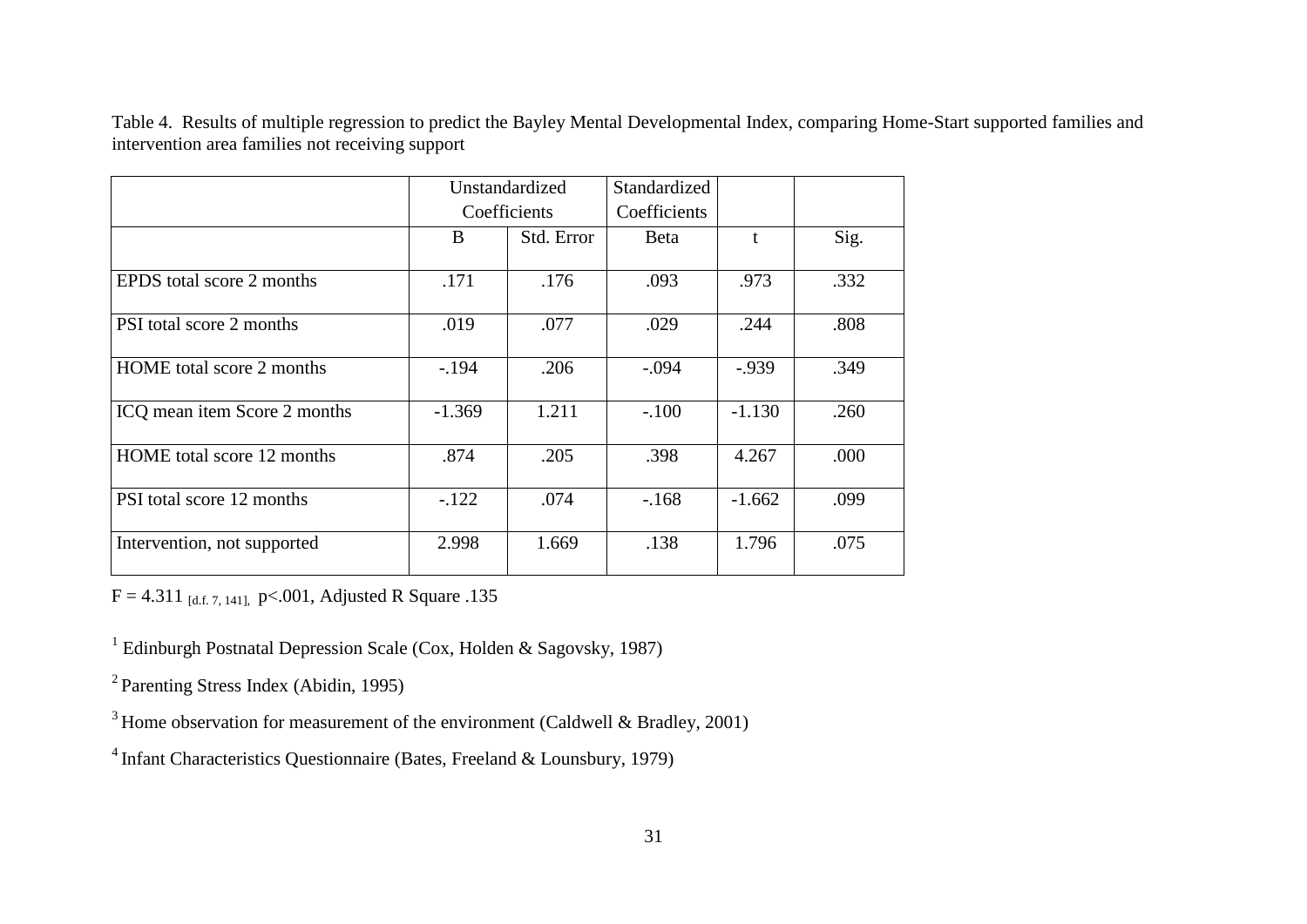